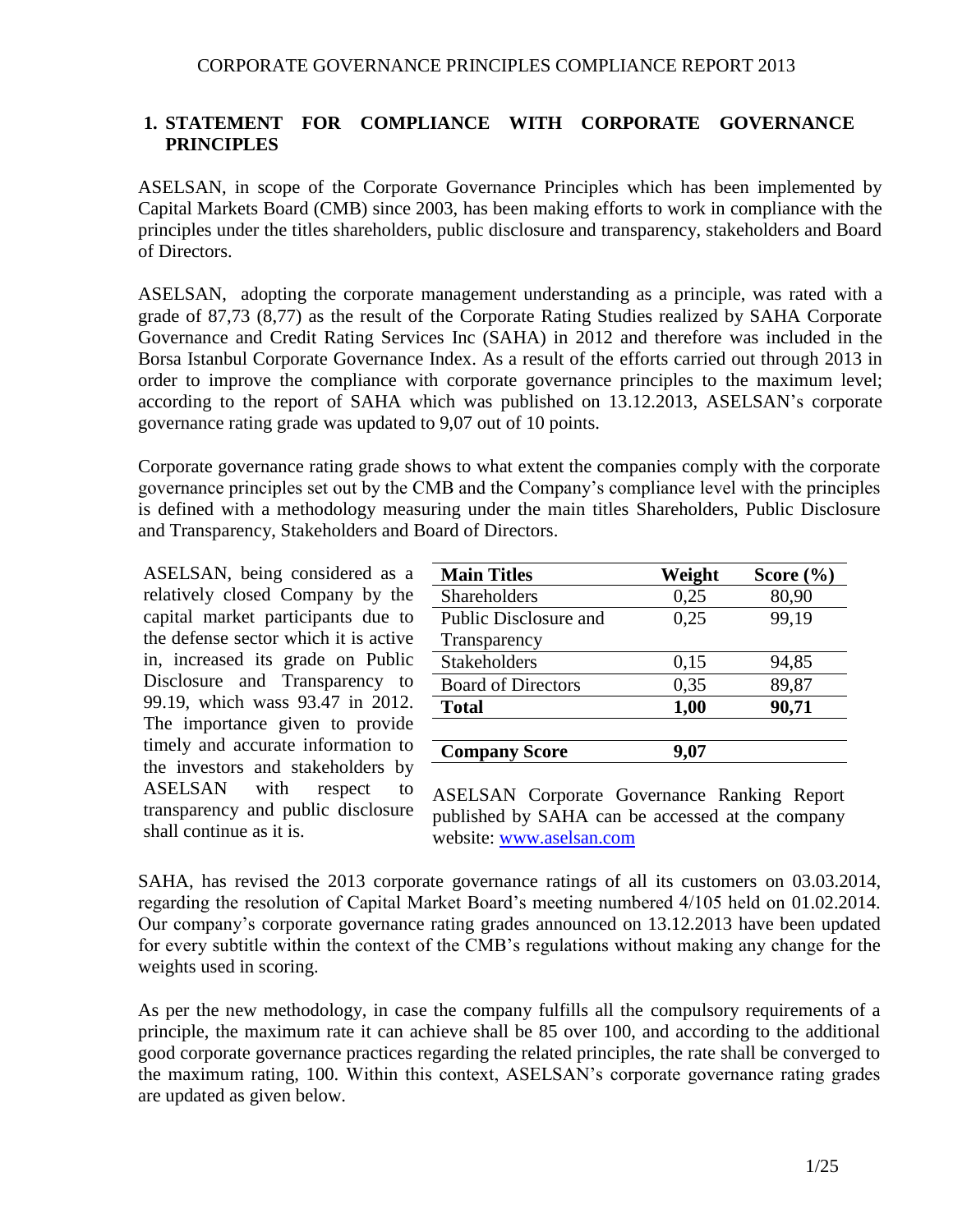| <b>Main Titles</b>           | Weight | $Score(\%)$ |
|------------------------------|--------|-------------|
| Shareholders                 | 0,25   | 82,70       |
| <b>Public Disclosure And</b> | 0,25   | 85,30       |
| Transparency                 |        |             |
| <b>Stakeholders</b>          | 0,15   | 94,80       |
| <b>Board of Directors</b>    | 0,35   | 84,34       |
| <b>Total</b>                 | 1,00   | 85,74       |
|                              |        |             |
| <b>Company Score</b>         |        |             |

The compliance with all the compulsory principles of Corporate Governance Principles was achieved. The titles regarding the arbitrary principles where compliance has not been achieved yet are given below and are explained in detail through the Compliance Report.

- Non-existence of a judgement in the Articles of Association; declaring that shareholders may individually demand the investigation of certain incidents from the General Assembly even if it is not on the meeting agenda, under the condition that the right to ask for information and investigation has been used before and if the appliance of shareholders rights is necessary,
- Non-existence of an article in the Articles of Association regarding the General Assembly meetings to be held as open to public including media and shareholders without the right to speak,
- No recognition of minority rights to those who own less than twentieth of the capital indicated in the Articles of Association,
- Non-existence of models supporting the participation of stakeholders, mainly the company personnel to the management of the company without interfering with the company's operations.

Corporate Governance Committee will carry on the necessasry efforts in order to achieve full compliance with Corporate Governance Principles.

Cumhur Sait Şahin TULGA Independent Member of Board of Directors Corporate Governance Committee Chairman

Erhan AKPORAY Vice Chairman of Board of Directors Member of Corporate Governance Committee

Hasan CANPOLAT Member of Board of Directors Member of Corporate Governance Committee

Orhan AYDIN Member of Board of Directors Member of Corporate Governance Committee

Mustafa Murat ŞEKER Member of Board of Directors Member of Corporate Governance Committee

Murat ÜÇÜNCÜ Member of Board of Directors Member of Corporate Governance Committee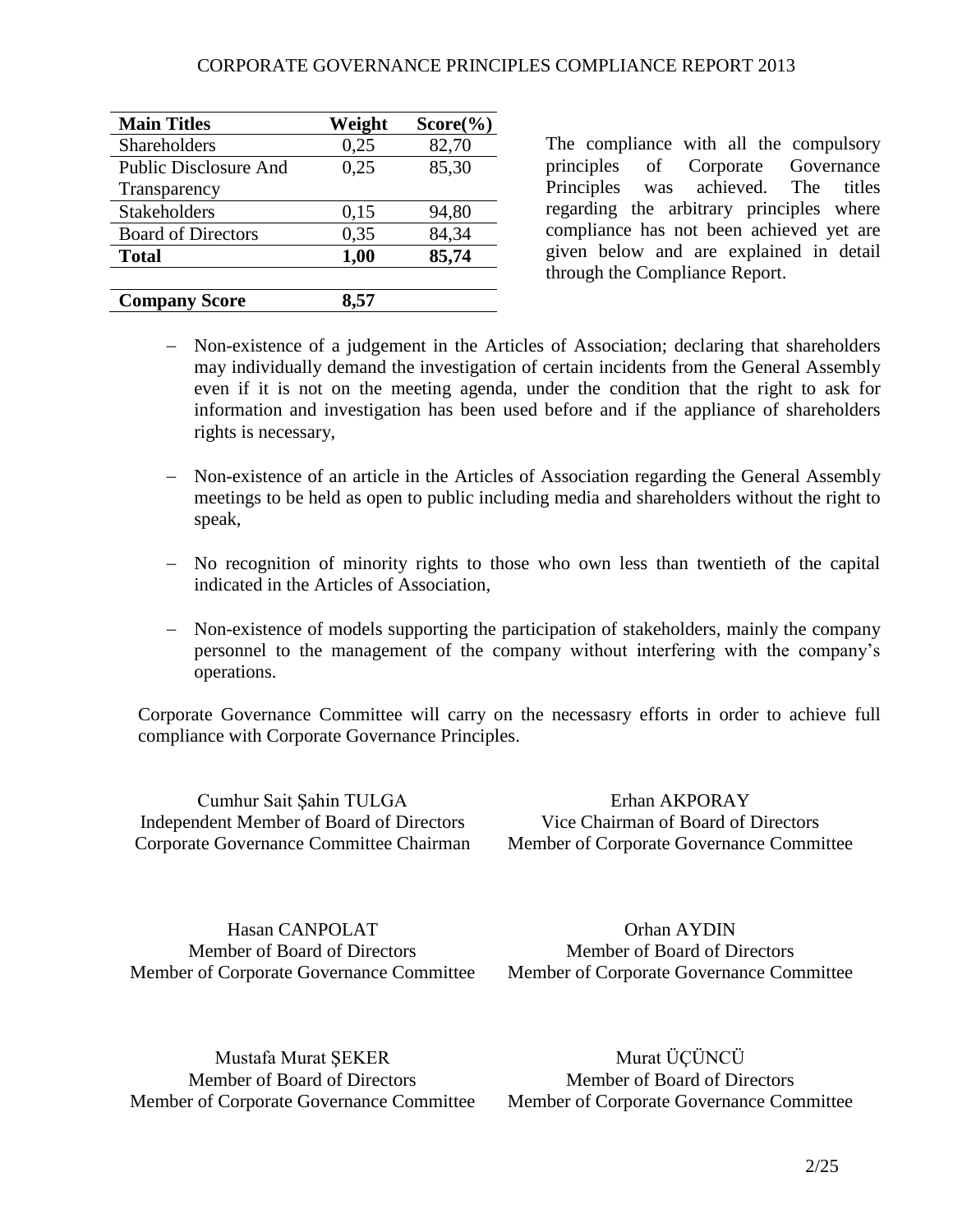### **PART I -SHAREHOLDERS**

### **2. Relations with Shareholders Department**

The information regarding Investor Relations and Subsidiaries Department responsible for the relations with shareholders is given below.

| Ahmet DEMIR      | Chief Financial Officer / Vice President                            |
|------------------|---------------------------------------------------------------------|
| Aykan ÜRETEN     | <b>Finance Director</b>                                             |
| Pinar CELEBI     | Manager of Investor Relations and Subsidiaries Department           |
| Bâni Betül GÖKCE | <b>Investor Relations and Subsidiaries Department/Senior Expert</b> |
| Başak YÜCEKAYALI | Investor Relations and Subsidiaries Department/ Expert              |

Contact information Phone: (312) 592 12 33 - 42 - 45 - 70 e-mail: ortaklar\_servisi@aselsan.com.tr

Main operations carried out by Investor Relations Department during 2013 are as follows:

- Maintenance of exercise of partnership rights of shareholders, updated and safe records regarding shareholders,
- Coordination of public disclosure of material events,
- Answering the written inquiries of shareholders regarding the company excluding the information considered as private and trade secret not disclosed to public,
- Ensurance of execution of General Assembly meeting in compliance with the regulation in force, Articles of Association and other company regulations, records being kept regarding the ballots and the results being reported to shareholders,
- Monitoring of every issue regarding the public disclosure including the regulations and company policies on information,
- Execution of taks allocated by Corporate Governance Board,
- Operation of transactions regarding capital increase, profit distribution, changes on Articles of Association and studies of Corporate Governance Board,
- Coordination of updating the list of people who have access to insider information; informing those people in purpose of protecting the insider information and obeying the privacy rules until financial and operational results are disclosed to public,
- Coordination of preparation and publishment of Sustainability Report.

The information and explanations which may affect the exercise of shareholders rights are provided in the company website.

### **3. Exercising of Information Acquisition Rights of the Shareholders**

Investor Relations Department has taken care of every written and verbal inquiry of all shareholders, particularly of Turkish Armed Forces Foundation, in 2013 with most accurate and fastest way. It is paid attention to respond to all the information demands of shareholders with complete and comprehensible responses.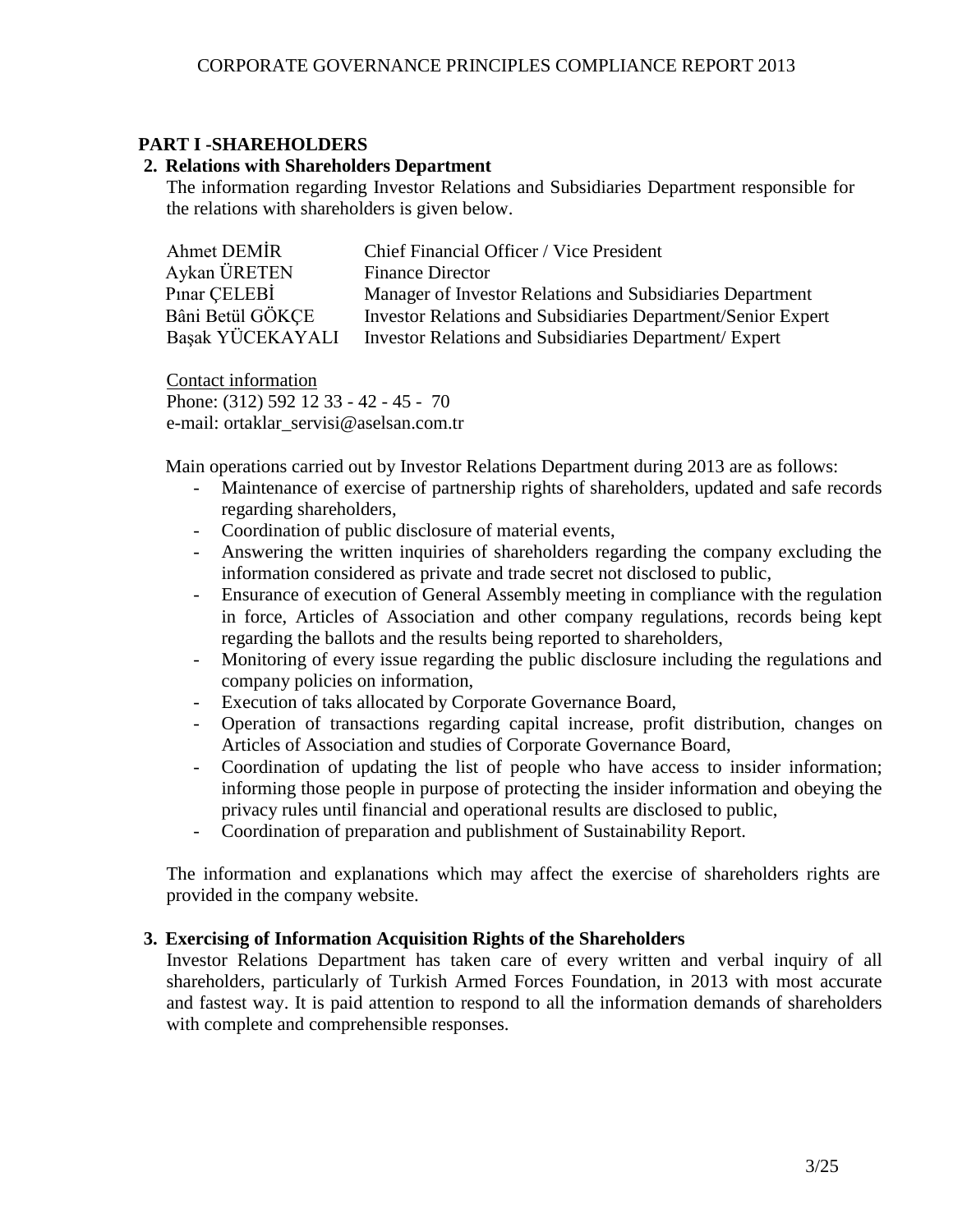Investor Relations Department has been using the English website [www.aselsan.com](http://www.aselsan.com/) and Turkish website [www.aselsan.com.tr](http://www.aselsan.com.tr/) actively in order to inform the ASELSAN's investors timely and accurately and has been updating the information given on the web constantly. Full compliance of both Turkish and English chapters on "Investor Relations" on the website with the regulations was achieved.

Within the context of regulations of Capital Market Board, in 2013;

- General Assembly documents were published on the website in Turkish and English within legal deadlines,
- General Assembly minutes and participants list were published on the website in Turkish and English,
- 2012 Annual Report was uploaded to the website in Turkish and English.
- The investor presentations which are updated every 3 months were published on the website in Turkish and English,
- Disclosures of material events made in 2013 were published on the website in Turkish and English and the announcements began to be published on the website in Turkish and English simultaneously after March 2013,
- "Analyst Coverage" page was updated,
- Corrections were made on "Capital Increases" page,
- The missing content in "Dividend Info" page was completed,
- "Compensation Policy" was added to "Policies" page,
- "Investor Presentations" page was published,
- ASELSAN Sustainability Report was published on the website in Turkish and English.

Due to the reason that a regulation is present within the Turkish Code of Commerce (TCC) numbered 6102 according to which the shareholders will be able to request from the General Assembly the assignment of a private auditor for the inspection and disclosure of the financial status of the shareholders and due to the reason that the law and the relevant legislation are considered for the issues not present in the Articles of Association of the Company, there is no respective provision with regard to this issue in the Articles of Association. There was no request of any shareholders with respect to the assignment of a private auditor in 2013.

### **4. General Assembly Meetings**

The agenda and invitation related to the 38<sup>th</sup> Ordinary General Assembly Meeting dated 29.03.2012 with regard to 2012 operations realized at the Company headquarters were duly announced comprising all the necessary information in the Turkish Trade Registry Gazette dated 07.03.2013 along with five daily newspapers in Turkey. Furthermore the invitation was sent to the main shareholders and the shareholders attended to the previous meeting by post two weeks before the General Assembly. The General Assembly was held with the attendance of 106 shareholders, 19 physically, 87 electronically representing 45.015.835.266 shares (450.158.352,66 nominal) of 50.000.000.000 total shares. Media members did not participate in the General Assembly Meeting which was held for the first time simultaneously both physically and electronically.

In scope of the Notification Related to the Determination and Implementation of the Corporate Governance Principles of the CMB, Serial: IV, No:56, three weeks before the Ordinary General Assembly on date 07.03.2013, the Ordinary Generals Assembly agenda, place, time, copy of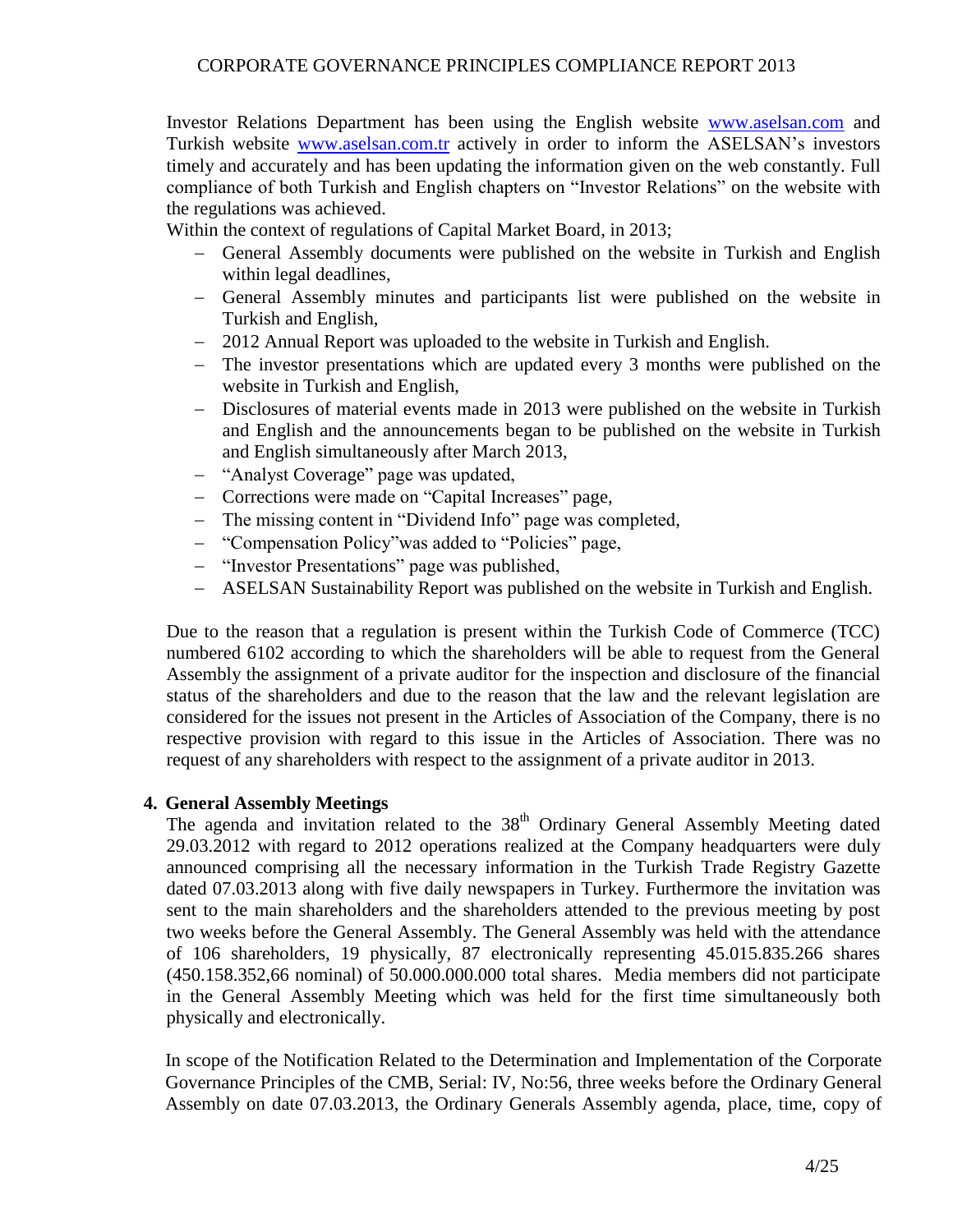the power of attorney, total number of shares as of 07.03.2013 and the voting rights, the number of shares representing the privileged shares and their voting rights, the reasons for the changes by the election of the members of Board of Directors, which is present in the agenda, the decision of the Board of Directors related to the amendment to the Articles of Association, the old and new versions of the Articles of Association with the approvals of the CMB and the Ministry of Customs and Trade, the list of independent members of the Board of Directors, the proposal of the Board of Directors with respect to the 2012 year profit sharing, the CV's of the independent members of the Board of Directors and their statements of independence were published on our Company website. The annual report was made available for the review of the shareholders at the headquarters 15 days before the General Assembly and handed to the shareholders to participate in the General Assembly and to the ones who made requests.

For the facilitation of physical attendance to General Assembly Meeting in 2013, transportation from central spots to our Company head office was provided for our shareholders, and our shareholders who attended the General Assembly had a site visit.

In the Ordinary General Assembly Meeting in 2013, the shareholders were informed regarding the presence of managing members, all the Board of Directors members and auditors at the meeting. No proposals were set forth by the shareholders during the meeting regarding the agenda. The shareholders exercised their rights to ask questions regarding the topics in the agenda and the answers to the questions took place in the General Assembly Meeting minutes. The minutes of the General Assembly Meeting held in 2013 can be reached from the website of the Company.

In connection with article 1.3.7 of the Notification No:56 Serial: IV, a topic was added to the agenda of the Ordinary General Assembly in 2013 and in this scope information was provided to the Board of Directors stating that there was no authorization granted to the ruling shareholders with regard to the Company Management, Members of the Board of Directors, senior executives and to their spouses and relatives up to second degree and kins by marriage for them to perform acts which would cause conflict of interest with the Company or its subsidiaries, or to compete.

No Extraordinary General Assembly Meeting was held during the year 2013.

The shareholders were informed regarding the amount of donations and aids made in 2012 and the beneficiaries with a seperate agenda item. The policy regarding the donations and aids formed in 2013 was submitted to the shareholders in the general assembly meeting in the agenda; a decision was made regarding the upper limit of donations and aids to be made in 2013 and the donation and aid limit was designated as 5 of thousand (TL 146.000) of net income of consolidated financial statements prepared according to CMB regulations to be valid until general assembly meeting of the Company and group companies that will be held in 2014.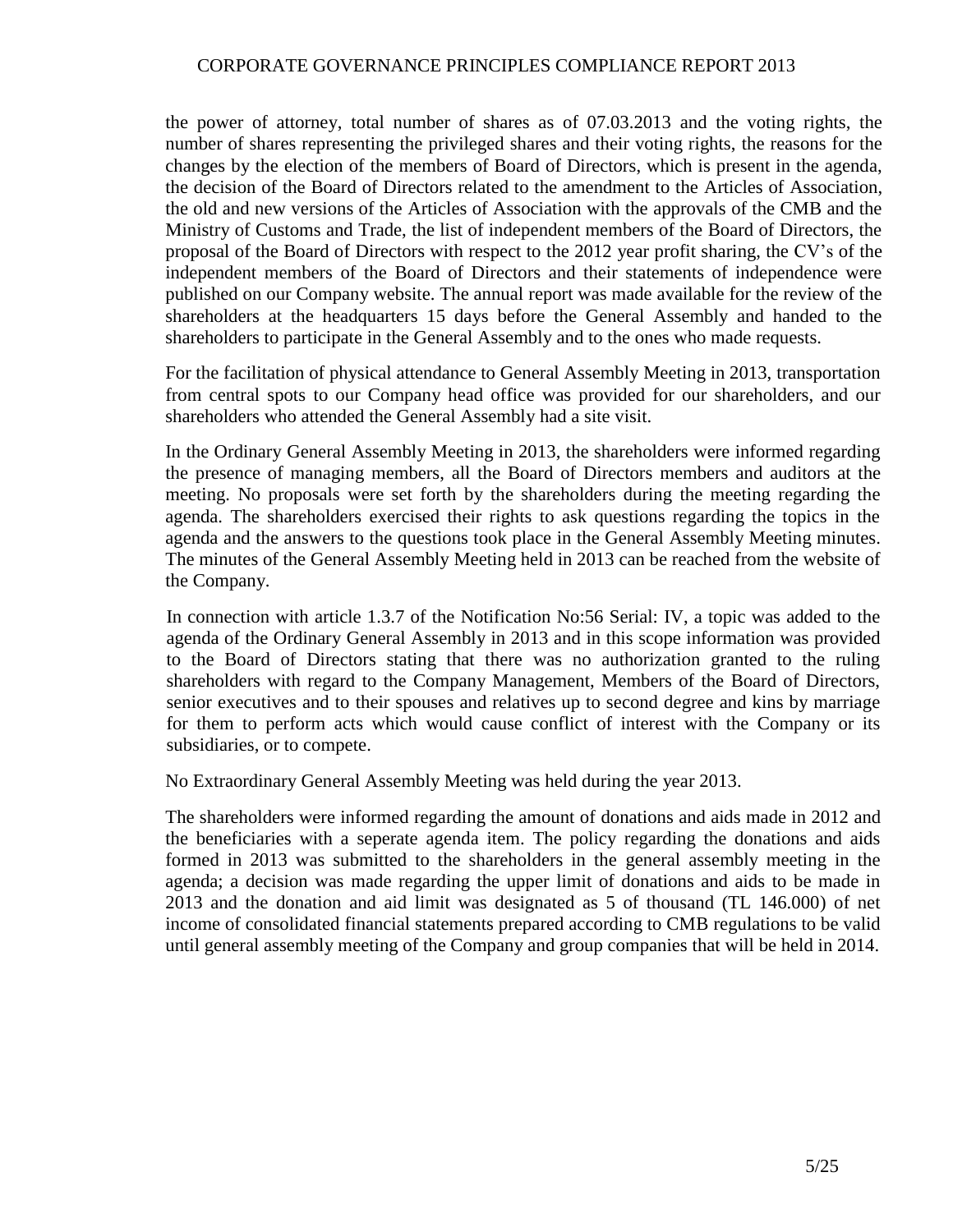#### **5. Right to Vote and Minority Rights**

In article 25 of the Articles of Association titled "Right to Vote", there is a provision stating that "the Shareholders and their representatives who are present at the Ordinary and Extraordinary General Assemblies shall have one right to vote for each share" and there is no privilege or no upper limit pertaining to the numbers of votes. The right to vote arises as soon as the share is acquired and there is no regulation setting forth that the vote shall be used when a certain time passes after the acquisition date of the share.

The regulations regarding the voting of the shareholders through their representatives are followed by; in the event of a legal representation, it is certified and the open proxy rule is applied. In the General Assembly in 2013, the amendment to the Articles of Association regarding the Electronic General Assembly was approved.

Particular attention is paid in exercising the minority rights in our Company and the provisions of Turkish Code of Commerce and the relevant legislation regarding minority rights are applied as is. All shareholders are treated equally in our Company, including the minority and foreign shareholders.

There are no prevailing partners in our Company. In the Articles of Association, there is no provision with respect to the representation of the minority shares in the management and their accumulated casting of votes. Due to the voluntary implementation of this issue regarding the capital market legislation, provision with respect to the current General Assembly quorum is applied.

#### **6. Profit Share Rights**

There is no privilege with respect to the participation in the profit gained by the Company. The profit sharing policy was revised in 2013 and was submitted to General Assembly meeting. The profit distribution policy published on our website is given below.

"The dividend amounts which shall be calculated considering the sustainable growth rate, market values and cash flows, the company equity, with the relevant legislation and the provisions of the articles of association over the distributable profit amount calculated taking the period profit as the basis which is shown on the financial statements of our Company prepared pursuant to the existing legal regulations (after the compulsory legal reserves are reserved and the taxes, funds and financial liabilities and losses of the previous year, if any, are deducted and the donations are added), The profit distribution proposal which shall be prepared by the Board of Directors in order for the shares which shall be issued by means of adding the cash or the dividend on the capital on the date(s) determined pursuant to the regulations of the Capital Markets Board to be distributed in cash in the defined amounts or as bonus shares or bonus shares in defined amounts, shall be submitted to the approval of the General Assembly. Following the approval of the General Assembly, the determined profit share distribution amounts are distributed to the shareholders within the legal periods on the date determined by the General Assembly.

There is no privilege to participate to the profit of our Company. The profit shares are distributed equally regardless of all the existing shares and their issue and acquiring dates."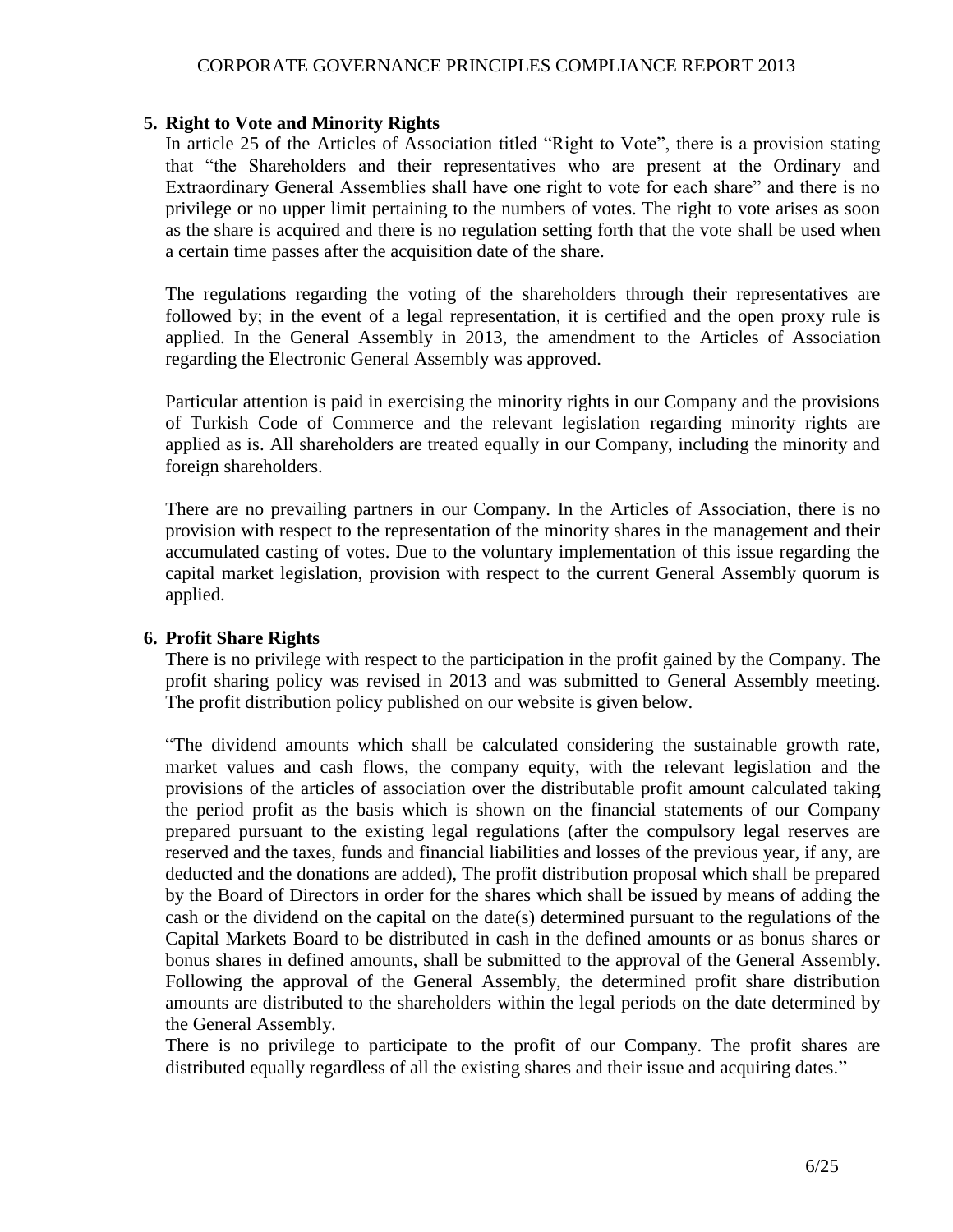As per the decision taken in the General Assembly pursuant to the provisions of the Articles of Association and to the Capital Market Law and other legal regulations in 2013 and within the legal periods, out of the profit gained from 2012 operations, the gross amount of TL 78.500.000 (TL 0,157 per TL 1 of share, gross 15,7% over the capital) (net TL 66.725.000– TL 0,13345 per TL 1 of share, net 13,345% over the capital) was distributed to our shareholders as cash dividend.

## **7. Transfer of Shares**

The transfer of the nominated Group A shares representing majority part of the capital and which are not treated in Borsa Istanbul has been restricted with the provision of article 6 of the Articles of Association stating " Group A shares shall not be sold or transferred without the consent of the Board of Directors; in the event that these shares are transferred or sold to third parties partially or completely without the consent of the Board of Directors, the Board of Directors is entitled to abstain from recording this sale in the records without stating a reason". However, in 2013, the amendment of the related Article  $6<sup>th</sup>$  in the following respect "Group A shares shall not be sold or transferred without the consent of the Board of Directors because of the Company's operations in security and defence industry; in the event that these shares are transferred or sold to third parties partially or completely without the consent of the Board of Directors, the Board of Directors is entitled to abstain from recording this sale in the records" will be submitted to the shareholders' approval in General Assembly meeting for which the permissions were attained from Capital Markets Board and Ministry of Customs and Trade.

# **PART II - PUBLIC DISCLOSURE AND TRANSPARENCY**

### **8. Disclosure Policy**

The Disclosure Policy of our company was revised in accordance with the Communique on Material Events numbered II-15.1 and will be submitted to the shareholders' information in the General Assembly meeting in 2014. The Disclosure Policy of our company exists in the Annual Report of 2013.

In our Disclosure Policy;

- Carrying the relations with Capital Market participators and following the Capital Market regulations,
- Exercise of shareholders' right and meeting the demands of investors and shareholders on information,
- Regulations related to General Assembly,
- Information flow including the website

and the coordination of related matters are indicated.

Board of Directors is responsible from forming the Disclosure Policy, its follow-up, evaluation and development. Corporate Governance Committe informs and proposes to Board of Directors on issues regarding Disclosure Policy.

Any question or explanation can be made regarding ASELSAN by:

- Chairman and Members of Board of Directors
- $-$  CEO
- Vice CEO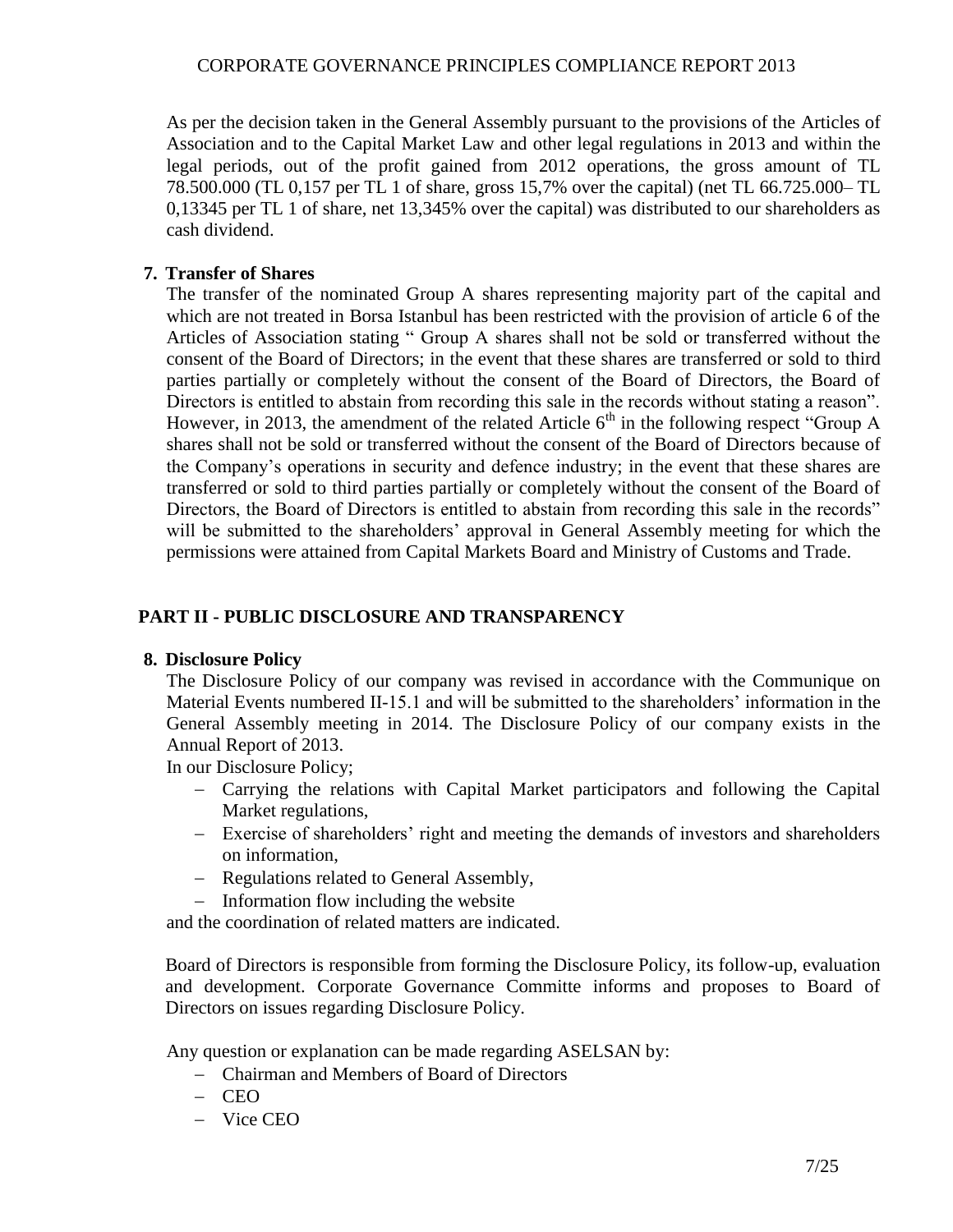either verbally or in written form. Personnel other than indicated here are not authorized to answer any written or verbal inquiry demand received from capital market participators. Received information demands are forwarded to Investors Relations and Subsidiaries Department.

The information to be disclosed to the public is submitted in a timely and accurate, complete, comprehensible, interpretable manner, easily accessible with low costs and equally and in a manner to support the beneficiaries to make decisions.

Investor Relations and Subsidiaries Department personnel have been assigned to pursue and monitor all kinds of issues related to public disclosure. Investors and financial analysts are directed to this department. Meetings with the capital markets participants are seen as a significant part of developing investor relations for our Company. However, no new information is provided in these meetings but only already disclosed information is updated and ASELSAN does not disclose any insider information which shall affect the value of ASELSAN shares and the decision of the investors and which have not yet been disclosed to the public. The reports and presentations shared with a certain group of investors are also published on the website along with a material event disclosure. In compliance with the transparency principle, accounting policies and activity results are also disclosed to the public in a realistic manner.

Pursuant to the CMB regulations, 43 material event disclosures were made within 2013 via Public Disclosure Platform. These are made available on our website as well. There were no extra explanation requests by the CMB or by Borsa Istanbul within the year.

During 2014, the disclosures regarding financial statements –except notes- will be declared in English simultaneously with the Turkish version in Public Disclosure Platform. Explanations in English will be prepared in summary in accordance with the Turkish explanation in a precise, direct and comprehensible manner.

Pursuant to the Disclosure Policy of our Company, prospective expectations are also disclosed to the public. Within this context, our expectations for the 2013 consolidated financial results were disclosed on 05.03.2013 and the management evaluation regarding the realization of our expectations are included in article 9 of the Board of Directors Annual Report.

#### **Disclosure of the "People who have Access to Insider Information" to the Public**

The list of people who have access to insider information which has been prepared in accordance with CMB regulations since 2004 was reviewed in accordance with the Communique on Material Events dated 23.01.2014 numbered II-15.1 and it has been followed by being loaded to the system of Central Registry Agency.

#### **9. Company Website and its Content**

In order to inform our shareholders in a timely and accurate manner within the context of public disclosure and transperancy; the website of the Company at the address [www.aselsan.com.tr](http://www.aselsan.com.tr/) in Turkish and [www.aselsan.com](http://www.aselsan.com/) in English is actively used and the information published on the web are updated regularly. In 2013, full compliance acquired to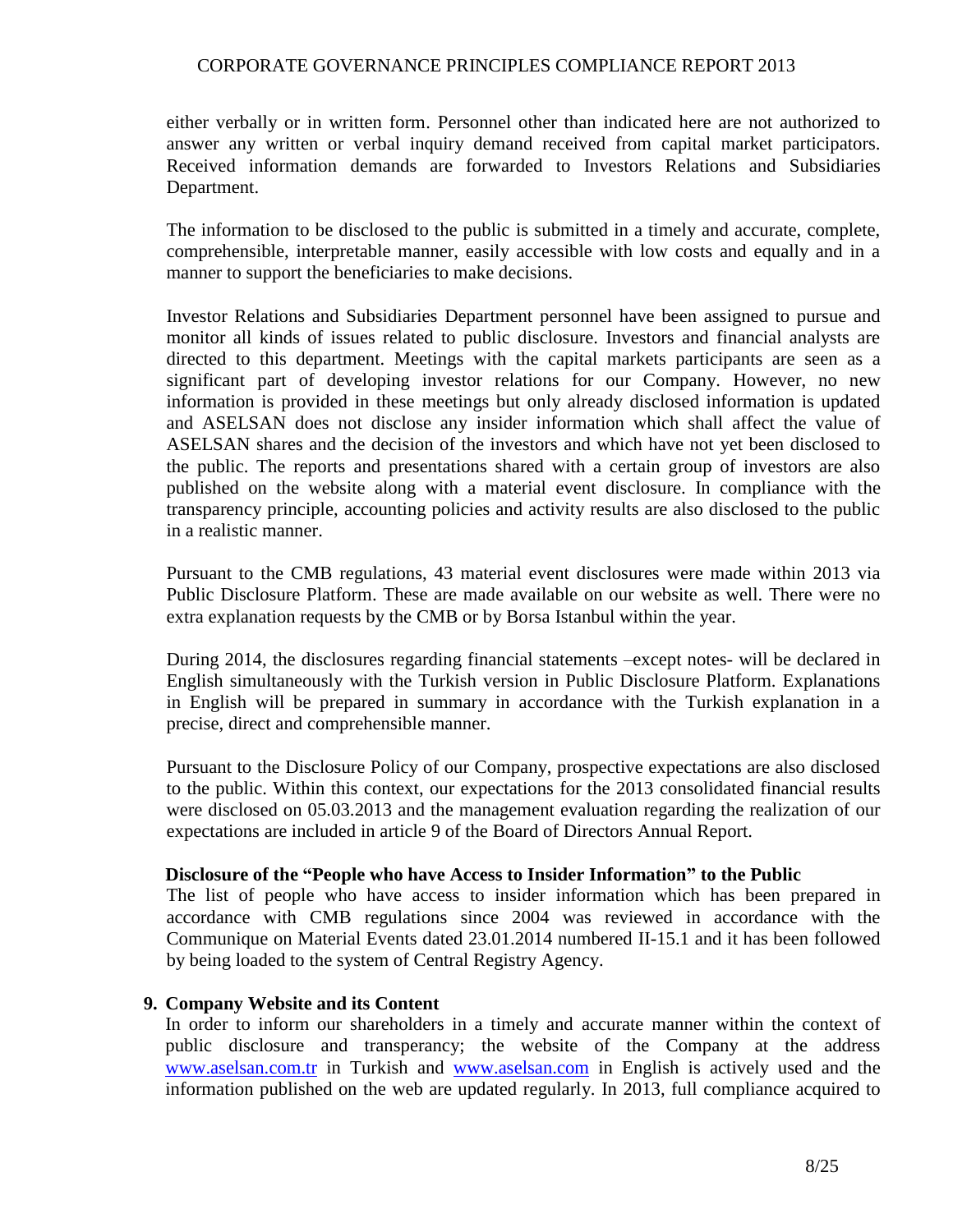related regulations and judgements under "Investor Relations" section in both the Turkish and English versions of our Company's website.

The section "Investor Relations" is included on our website also comprising the issues listed in article 2.2 of the Notification Regarding Determination and Implementation of Corporate Governance Principles issued by the CMB, Serial: IV, No: 56 which also includes the judgements noted in 2.1.1. numbered governance principle of Corporate Governance Communique numbered II-17.1 issued on 03.01.2014.

Under "Investor Relations" section;

1. Corporate Governance

1.1 Shareholder Structure

1.2 Board of Directors

1.3 Board Committees

- 1.4 Articles of Association
- 1.5 Company Profile

1.6 Policies

1.7 Ethical Principles

1.8 General Assembly Meeting

- 1.9 Compliance with Corporate Governance Principles
- 1.10 Corporate Governance Rating
- 2. Stock Info
	- 2.1 Stock ID
	- 2.2 Non-Deposit Shares
	- 2.3 Capital Increases
	- 2.4 Dividend Info
	- 2.5 Analyst Coverage
	- 2.6 Registration Statement and Public Offering Circular
- 3. Annual Reports
- 4. Financial Data
	- 4.1 Financial Reports
	- 4.2 Financial Highlights
	- 4.3 Investor Presentations
- 5. BIST Disclosures
- 6. Frequently Asked Questions

7. Contact

chapters exist. Necessary records and information are included under these titles. The information given on the Turkish website under "Investor Relations" section is included entirely on the English website.

#### **10. Annual Report**

The Board of Directors prepare the annual report in detail regarding the Company activities and which enable the public to reach complete and accurate information that can be comprehensive. The 2013 annual report of our Company was prepared as per the Turkish Code of Commerce numbered 6102, the Regulation Regarding the Determination of the Minimum Content of the Annual Reports of Companies (Regulation) issued by the Ministry of Customs and Trade, the Notification Regarding the Principles Related to financial Reporting in the Capital Market and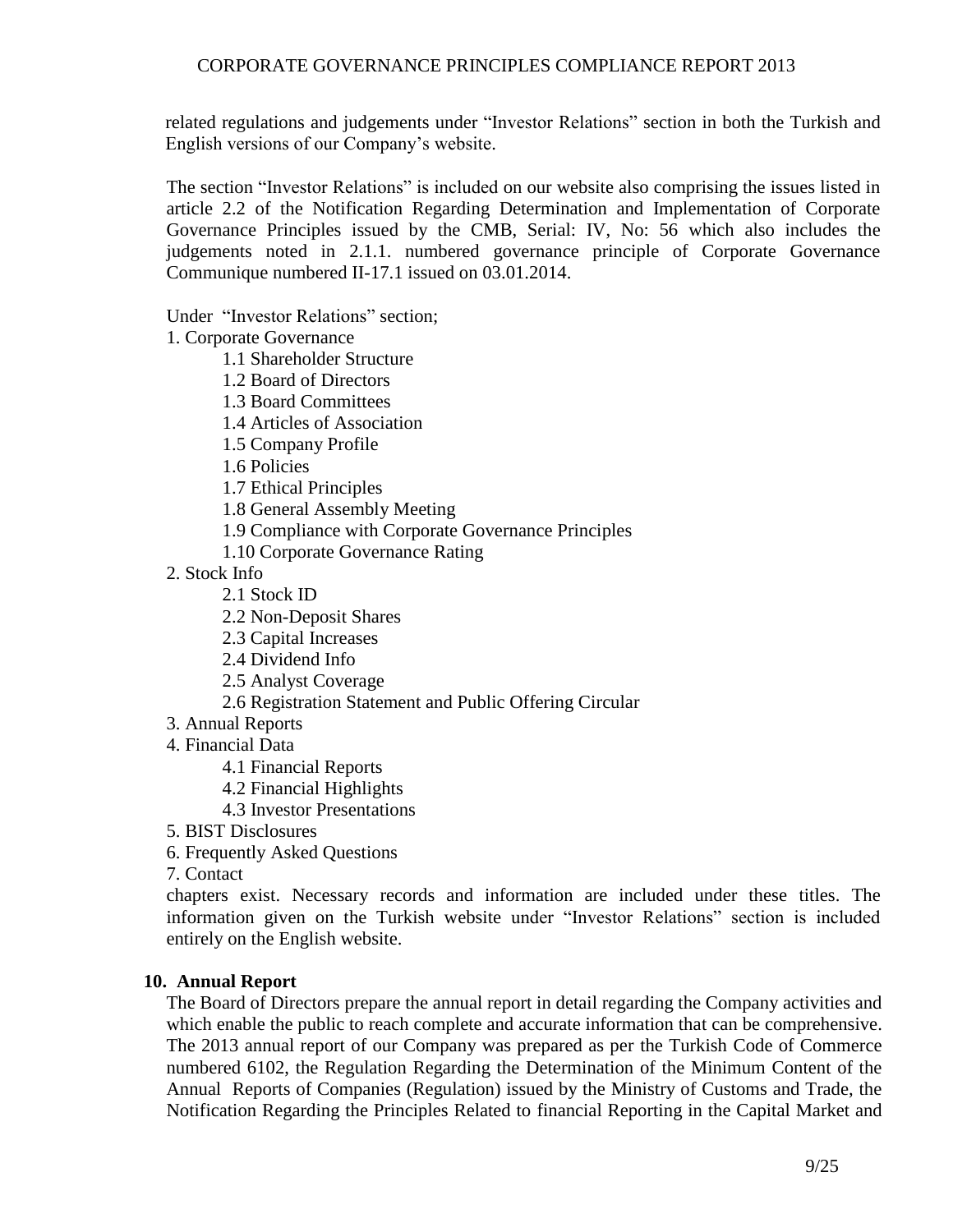the Notification Regarding the Determination and Implementation of the Corporate Governance Principles, both issued by the Capital Markets Board.

### **PART III - STAKEHOLDERS**

#### **11. Informing the Stakeholders**

The information requests of stakeholders are keenly handled and attention is paid in responding these accurately and in an understandable manner. Our employees are informed with a personnel hand book and informing presentations over the intranet. As for our suppliers, strategic cooperation and certified suppliers policy is followed and our suppliers are informed through the internet and regular visits are paid to their side. The studies are being carried on in order to establish "ASELSAN Suppliers Portal" in order to enrich the content, efficiency and quality of our communication with the suppliers. While web-based electronic purchase platform is already used in the internet, the platform will be upgraded to a more comprehensive content. In the suppliers' portal, it is targeted for the suppliers to reach and govern the information regarding them.

Our Company's main principle is the continuous development, improvement and verification of processes, services and products and to provide its customers with services and products without any defects in order to meet all their requirements. For this purpose, a quality system has been established where the Quality Handbook, directives, quality plans, standards, audit and test directives are documented, exercised and constantly improved.

Our core principle related to customer satisfaction is to deliver products/services meeting the expectations and requirements of the customers. For this purpose, requirements are defined in an accurate and complete manner and products tailored for these requirements are designed and produced and the logistics support is provided accordingly. Customer satisfaction evaluations are open to access of every director within the context of Management Reports and the results and tendencies of customers are evaluated on a yearly basis by the upper management.

Our products are designed and produced in accordance with the military, civil and international standards. Starting with the design phase, these quality standards are fulfilled throughout the life-cycle of our high-end technology products and strict tests and controls are applied in every stage of production starting at the material procurement stage in order to guarantee that all products are produced in the same quality. Our products and services have been certified by internationally accepted standards such as AS9100, ISO 9001, AQAP and CMMI. The conformity of our products and services are approved every year with the audits performed.

To minimize quality problems, the suppliers are subject to commercial, technical and qualitative evaluations in order that, materials and software or related services are supplied from reliable suppliers. The result of the evaluation is submitted to the suppliers and qualified ones are chosen to work with. Within this context, in 2013 orders, half of which were domestic orders, were given to 3.700 suppliers.

The quotations of the suppliers and the written communications are deemed confidential and not disclosed to third parties or unauthorized people. With the directives formed, provision and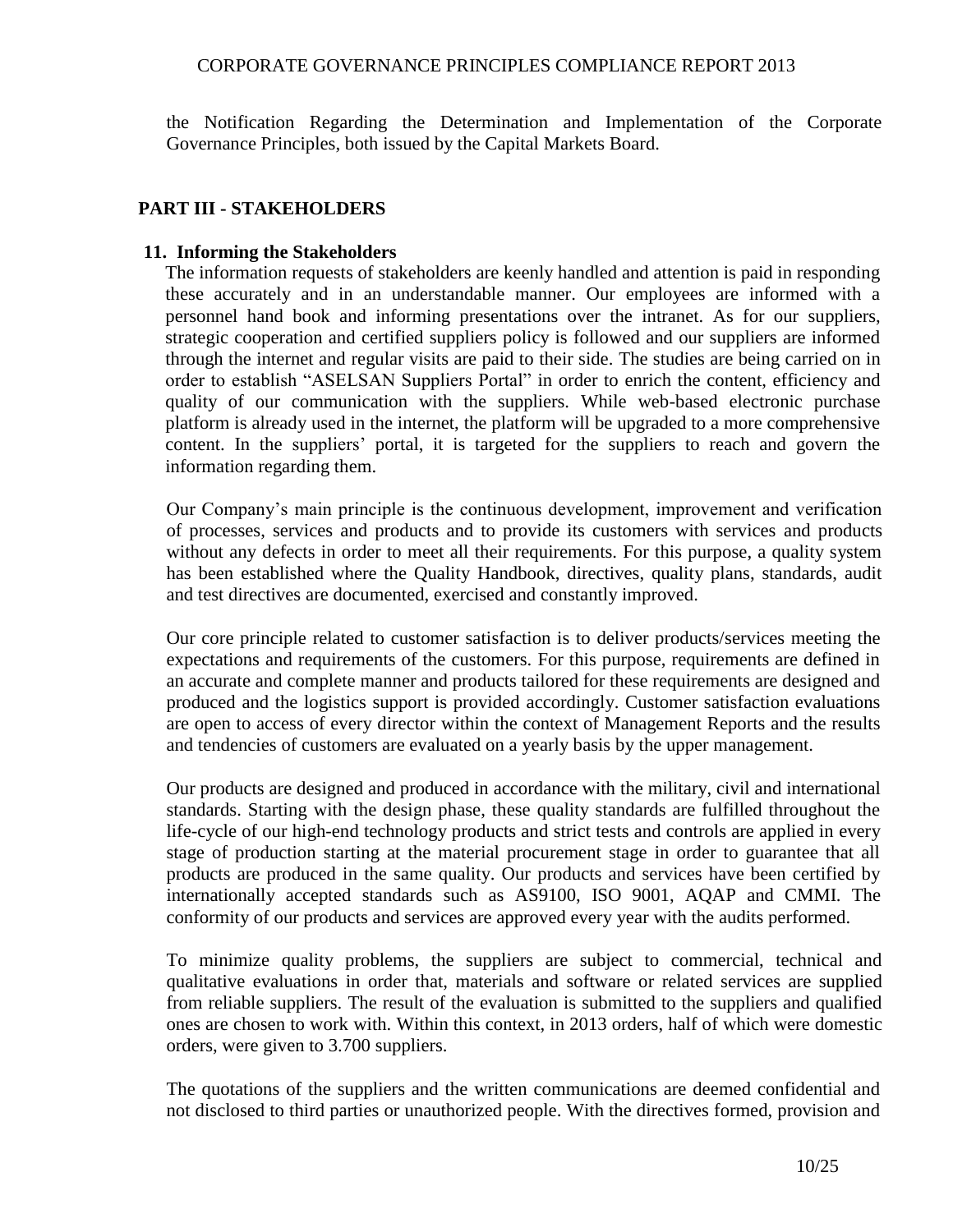implementation of unfair benefit with respect to the relations between the customers and the suppliers have been prevented.

ASELSAN Magazine published every 4 months provides information regarding the activities, technical issues and up-to-date social events. Hardcopies of ASELSAN Magazine is delivered to the end users of ASELSAN products, shareholders who participated to the General Assembly, company employees and other related parties and uploaded to the website right after it is published.

The compensation policy can be accessed from our company's website under Corporate Governance title.

The members of the Board of Directors and the executives do not perform any activities that may cause shareholders to incur losses or may diminish the Company assets.

It is resolved that the actions to be taken with regard to the article of Corporate Governance Principles "The company builds the necessary mechanisms through which the stakeholders may inform the corporate governance committee or audit committee about the transactions of the company which are in contradiction with the related regulation and are ethically inappropriate." shall be coordinated by the Audit Committee and the studies regarding this issue are carried on.

#### **12. Participation of Stakeholders in the Management**

In the Articles of Association, there are no provisions regulating the participation of the stakeholders in the management. However, their participation to management shall be supported provided that it does not corrupt the Company activities.

The corporate governance structure of the Company gives the opportunity to all stakeholders including the employees and representatives to convey their worries with regard to transactions not proper in terms of legality and ethics.

The Company employees have the opportunity to convey their expectations and requests through the representatives. The Company employees are informed about their financial and social rights over the intranet. Besides, there is an Employee Representative Agency in the Company where 40 representatives are present and which is formed by the Company personnel to enable the contact between the Company personnel and the management.

The periodical meetings held with the employee representatives are the platforms where employers and employees exchange their wishes, requests and opinions regarding the implementations. The meeting minutes formed as the result of these meetings are announced to all personnel through the employee representatives page on the intranet. The presidency of the employee representative is performed by Yasin Zengin and the coordinator role is carried out by Mert Kovuk. The duties and authorizations of the Employee Representative Agency is to convey the wishes, proposals and problems of the group personnel represented and to share the received opinions with the group personnel and to pay efforts to provide an open and efficient communication between the personnel and the management.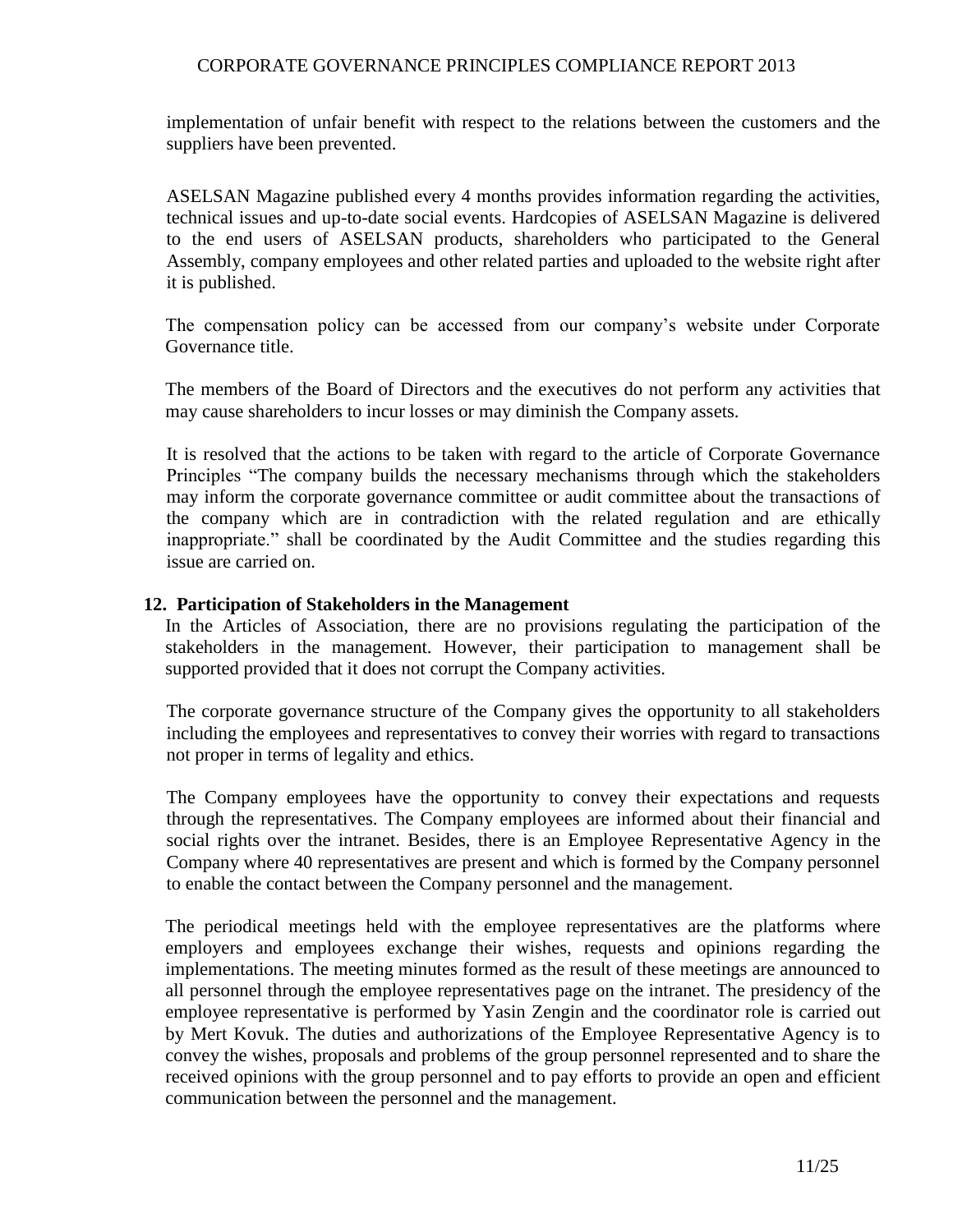In addition, since the beginning of 2013, parallel to the mission, vision, aims and sustainable succuess strategy of ASELSAN, idea management system was put into force which promotes innovation, constant improvement and efficiency. The ideas chosen to be realized by ASELSAN Idea Evaluation Committee are awarded.

### **13. Human Resources Policy**

The human resources policy of our Company is to adopt an understanding which adds successful and dynamic talents to ASELSAN family required pursuant to the vision of ASELSAN, which contributes to the sustainable success of ASELSAN with employee oriented approaches, which adds values and which takes side of its employee at all times.

Within this scope and pursuant to the vision, mission and the principles of the Company, regulations have been set out pertaining to the working conditions of the personnel, their qualifications, recruitment, promoting, remuneration, rewarding, dismissal, disciplinary treatments, rights, tasks and liabilities and other personal rights.

55% of our employees stand for the engineering group, 32% for the technician group 7% for the administrative group, 3% for the office personnel and 3% of the worker group.

Among the company personnel, there are 2 leaders, 1 chief, 10 personnel representing the engineers, 21 personnel representing the technicians, 2 personnel representing the bureau personnel and 4 personnel representing the workers, which makes up a total of 40 personnel representatives.

There were no complaints related to discrimination from the employees in 2013. Performance and rewarding policies are announced to all of our employees through Company directives.

### **14. Ethical Rules and Social Responsibility**

The ethical rules of our Company have been written and were published on our website. Furthermore, in order to integrate and develop the ethical rules with the implementations, an Ethical Committee was established to meet the evaluation, direction, consulting and recommendation requirements and create shared knowledge.

"Ethical Principles and Behaviour Rules" document are announced to all ASELSAN personnel with all its exhibits and the personnel makes a written commitment that s/he acknowledges the information and ethical values. When an amendment or an update is made on this document, the changes are made known to all the personel and training programs about these changes are organized if seen neccessasry.

Ethical Committee comprises of nine members and the secretariat is handled by Human Resources Manager. Other members are the representatives indicated by divisions; the Law Department and Procurement Department charged by the CEO. If there are no changes in the organization, the Ethical Committee members serve at least for five years.

Etchical Committee meets 4 times a year unless an application or disobedience is present. CEO or any member of the committee can call a meeting. Beyond intervening in applications and disobedience, Ethical Committe represents reason and conscience of ASELSAN and works to increase the awareness in ASELSAN family. When there is an application, required research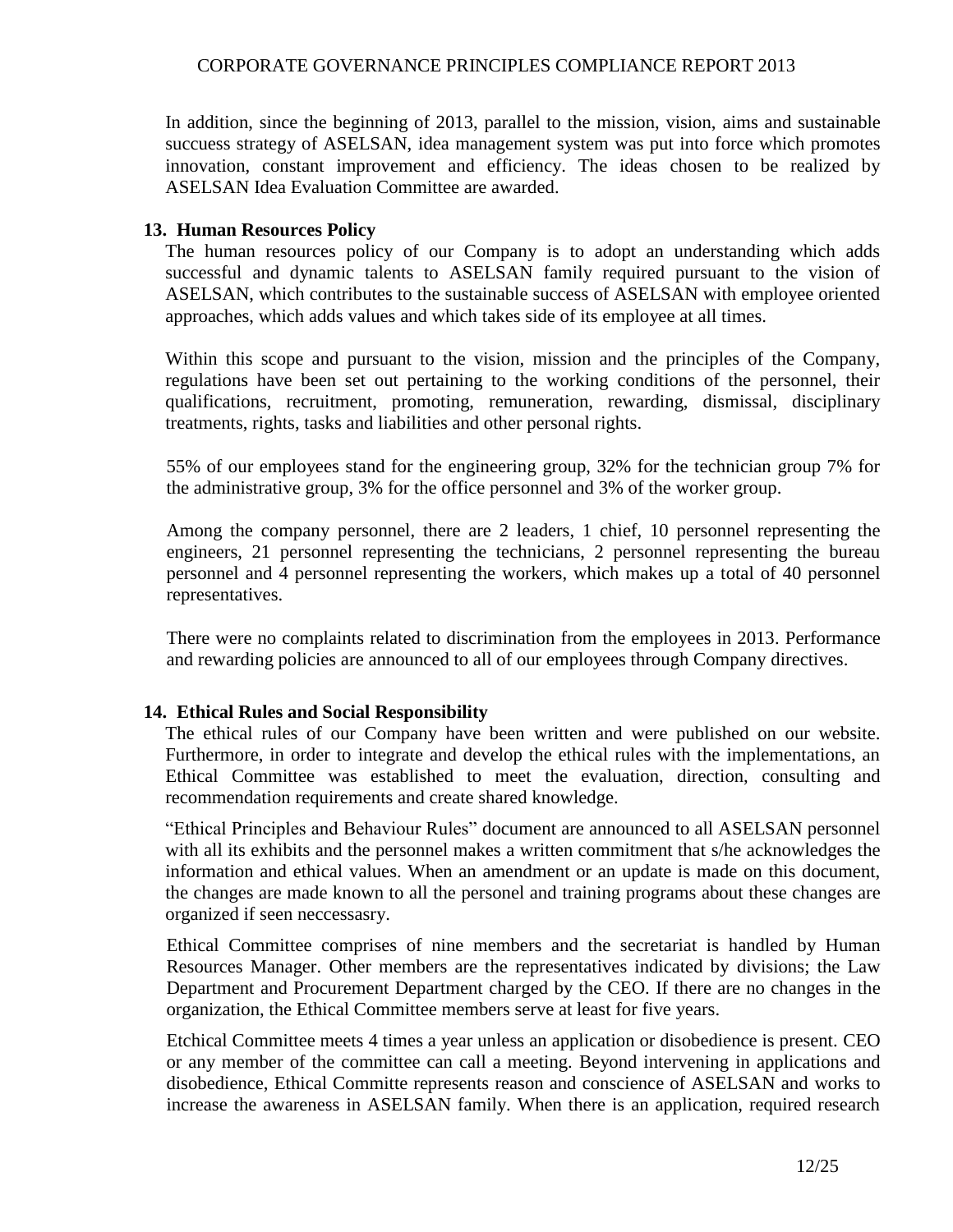conclusions and necessary documents are forwarded to Ethical Committee. Committee Chairman presents these to the CEO and a parallel investigation is carried out. At the end of this investigation, necessary steps are taken in accordance with relative law and ASELSAN regulations. The applications and disobedience is reported periodically in Board of Directors meeting.

Audit Committee is responsible for establishing the mechanism where the complaints regarding the unethical behaviours and acts against the regulations are evaluated, concluded and operated confidentially. The Committee is expected to complete its studies on this matter during 2014.

A British institution, Carbon Disclosure Project (CDP) which reports how the risks of climate changes are managed by the companies announced the 2012 results of the Turkey Carbon Transparency Project. Our Company, applied to the project for the first time, was ranked in the "highest" category. ASELSAN, being proud to work to leave a better world for the future generations, shall continue to take place in the national and international platforms with respect to sustainability and climate change matters with its leading applications.

Our Company is sensitive on the social activities which are supported in favour of the public in general and are respectful towards its environment. The greenhouse gas emissions of our Company are calculated by taking the TS ISO 14064 and Green House Protocol as the reference and are monitored all the time. We have certifications for ISO 14001 Environmental Management System and OHSAS 18001 Work Health and Safety Integrated Management System. In addition, since 2013 for each new personnel recruited a new tree is planted.

Our company has supported the competition "New Ideas New Jobs" organized by METU and METU Teknokent in 2013 in Defence Industry category.

#### **PART IV – BOARD OF DIRECTORS**

#### **15. Structure and Formation of Board of Directors**

3 members of 9 members of Board of Directors are independent members. The duties of Nomination Committee are executed by Corporate Governance Committee. In 2012 General Assembly Meeting, Independent Members of Board of Directors elected for 1 year of service were nominees for 2013 membership. The report on evaluation of list of Independent Members of Board of Directors prepared by Corporate Governance Committe on 05.03.2013 was presented to Board of Directors on the same date and the CV's and independence declarations of 3 nominees were announced on our website to public on 05.03.2013. As a result of the voting at the General Assembly meeting on 29.03.2013, 3 nominees were elected as Independent Members of Board of Directors. There is a female member among Independent Members of Board of Directors. There were no cases to eliminate the independency of the Independent Members of the Board of Directors in 2013.

The CVs of the Members of the Board of Directors are included in the 2013 annual report and t the information with respect to their duty terms is provided in the below table.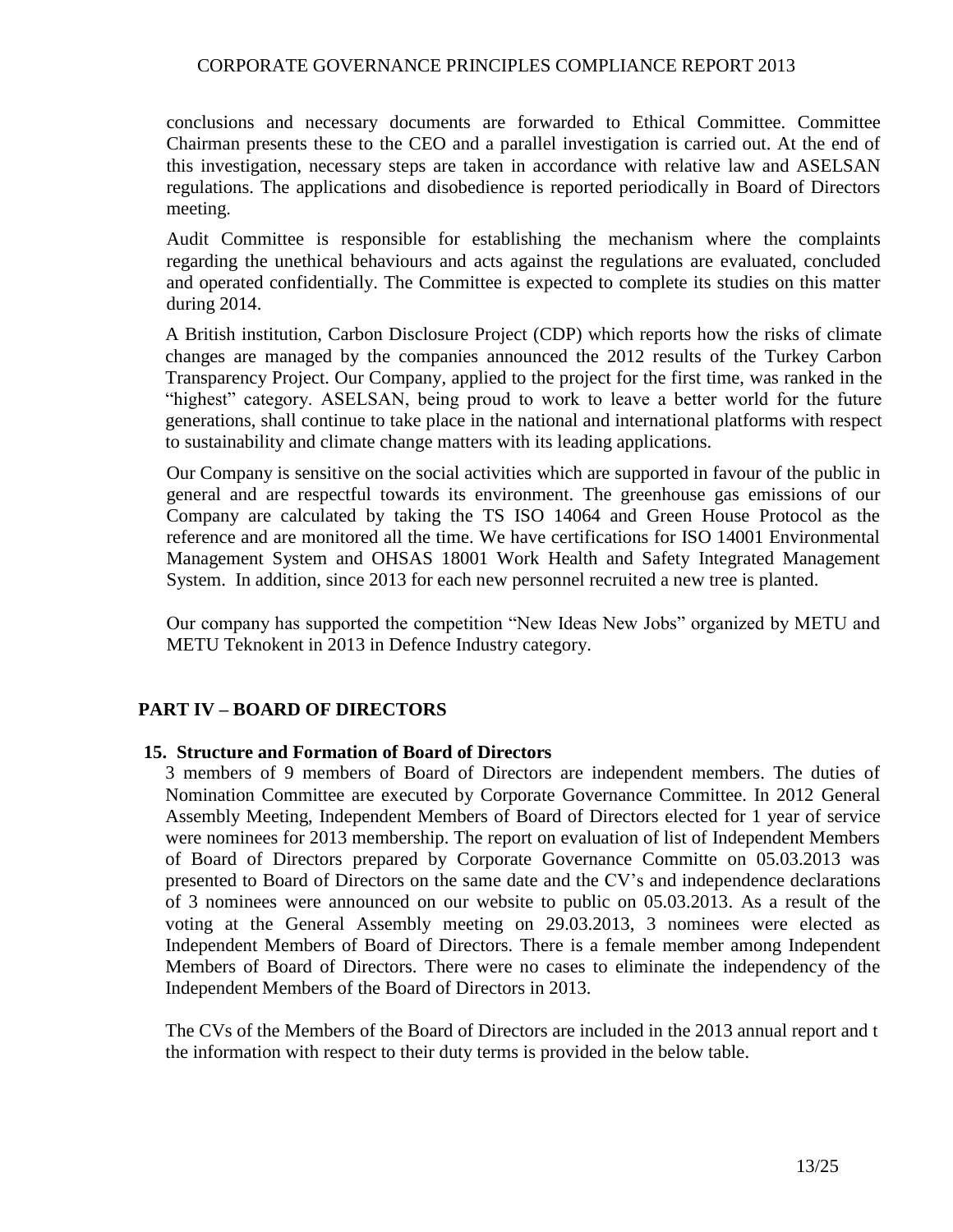| <b>Name</b><br><b>Surname</b> | <b>Duty</b>                           | <b>Election</b><br><b>Date</b>       | <b>Termination</b><br><b>Date</b>               | <b>Responbilities</b><br>other than the<br>Company                                                                                                                                                                                                                                                                                                                                                       |
|-------------------------------|---------------------------------------|--------------------------------------|-------------------------------------------------|----------------------------------------------------------------------------------------------------------------------------------------------------------------------------------------------------------------------------------------------------------------------------------------------------------------------------------------------------------------------------------------------------------|
| Necmettin<br><b>BAYKUL</b>    | Chairman /<br>Managing<br>Member      | March 2013                           | March 2014                                      |                                                                                                                                                                                                                                                                                                                                                                                                          |
| Erhan<br><b>AKPORAY</b>       | Vice Chairman<br>/ Managing<br>Member | March 2011                           | March 2014                                      | $\qquad \qquad -$                                                                                                                                                                                                                                                                                                                                                                                        |
| Halil<br><b>SARIASLAN</b>     | Independent<br>Member                 | March 2013                           | March 2014                                      | Başkent<br>University<br>International<br><b>Trade Department</b><br>Chairman                                                                                                                                                                                                                                                                                                                            |
| Lamia Zeynep<br><b>ONAY</b>   | Independent<br>Member                 | March 2013                           | March 2014                                      | <b>METU Business</b><br>Administration<br>Depatment<br>Lecturer                                                                                                                                                                                                                                                                                                                                          |
| Cumhur Sait<br>Şahin TULGA    | Independent<br>Member                 | March 2013                           | March 2014                                      | Mentoro Ltd. Ști.<br>Founding Partner,<br>Director                                                                                                                                                                                                                                                                                                                                                       |
| Hasan<br><b>CANPOLAT</b>      | Member                                | <b>BOD</b> Decision<br>on 16.05.2013 | <b>First General</b><br><b>Assembly Meeting</b> | Consultant to<br>Ministry of<br><b>National Defence</b>                                                                                                                                                                                                                                                                                                                                                  |
| Mustafa Murat<br><b>ŞEKER</b> | Member                                | <b>BOD</b> Decision<br>on 16.05.2013 | <b>First General</b><br><b>Assembly Meeting</b> | Head of<br>Department in<br>Undersecretariat<br>for Defence<br>Industries                                                                                                                                                                                                                                                                                                                                |
| Orhan AYDIN                   | Member                                | 16.05.2013                           | <b>First General</b><br><b>Assembly Meeting</b> | Chairman of<br><b>Board of Directors</b><br>in; OSTIM Org.<br>Industry Region,<br><b>OSTİM</b> Industrial<br>Invest. And<br>Management<br>LTD, OSTİM<br>Middle East<br>Industry and<br><b>Commerce Centre</b><br>R&D Educ. And<br>Support Inst.,<br><b>OSTİM Small</b><br><b>Industry Cite</b><br>Cooperative<br>Building House,<br>Kızılcahamam<br>Aksaya<br><b>Investment Const.</b><br>Management LTD |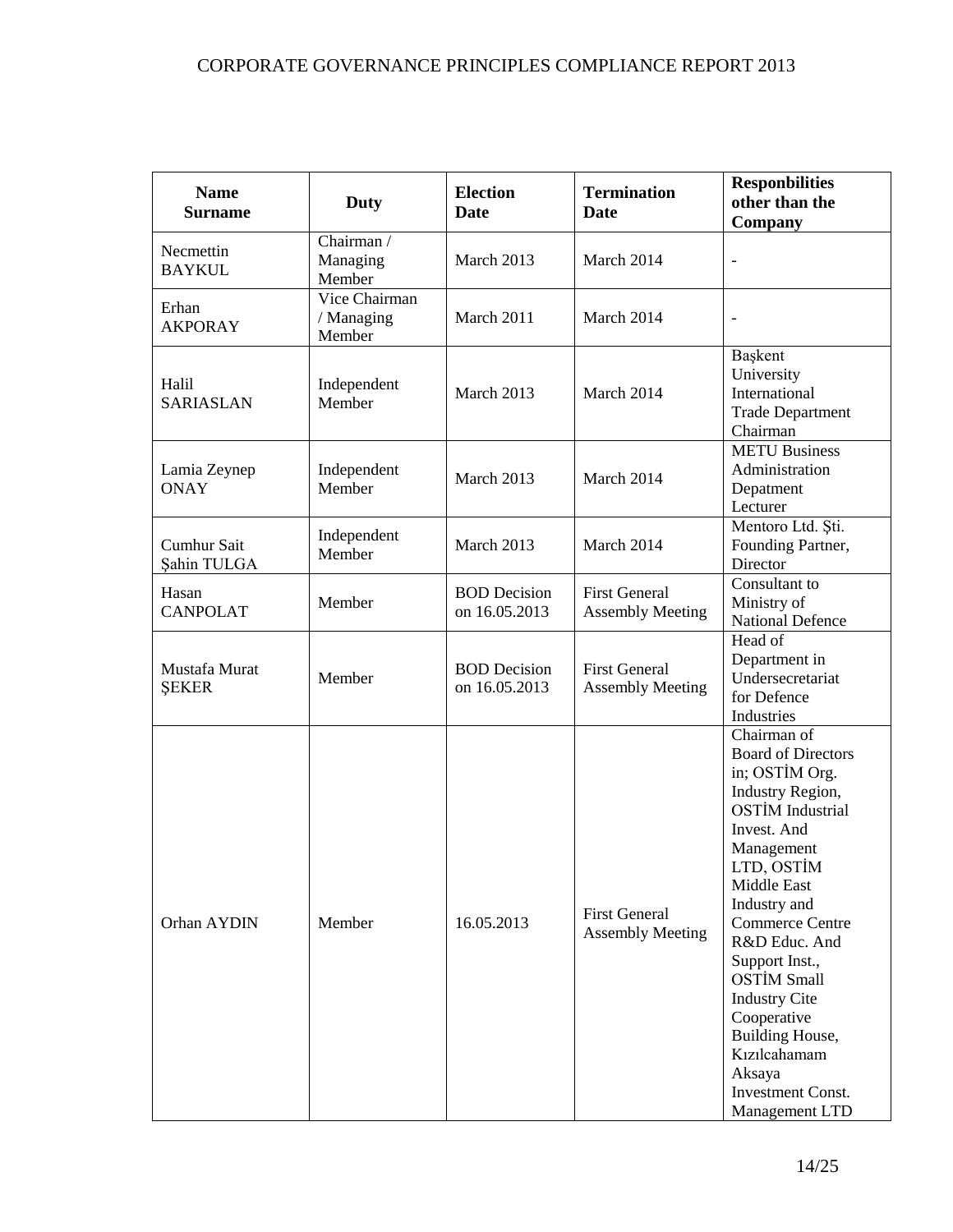|                            |            |                 |                                                 | and OSTİM<br>Finance and<br><b>Business Centre</b><br><b>Construction Real</b><br><b>Estate Electronic</b><br>Production LTD.;<br>Ankara<br>Development<br>Agency Member<br>of Board of<br>Directors, Aydın<br><b>Insurance LTD</b><br>Partnet and<br>Manager, Ankara<br>Chamber of<br>Industry<br>Discipline<br>Committe<br>Member |
|----------------------------|------------|-----------------|-------------------------------------------------|-------------------------------------------------------------------------------------------------------------------------------------------------------------------------------------------------------------------------------------------------------------------------------------------------------------------------------------|
| Murat<br>ÜÇÜNCÜ            | Member     | 16.05.2013      | <b>First General</b><br><b>Assembly Meeting</b> |                                                                                                                                                                                                                                                                                                                                     |
| Cengiz<br><b>ERGENEMAN</b> | <b>CEO</b> | January<br>2006 |                                                 | <b>IGG ASELSAN</b><br>Integrated Sys.<br>LLC Board of<br><b>Directors Vice</b><br>Chairman,<br>SASAD Board of<br><b>Directors</b><br>Chairman                                                                                                                                                                                       |

In article 13 on the Articles of Association titled "Duties and Authorization of the Board of Directors", the duties and authorization of the Board of Directors have been defined and the amendment to the Articles of Association with regard to the compliance of these with the corporate governance principles was approved in 2013 General Assembly Meeting. Besides, the Board of Directors Working Directive also describes the Duties and Authorization of the Board of Directors. With the article 14 of the Articles of Association titled "Assignment of the Authorization to the CEO", the assignment of the authorization of the Board of Directors to the CEO has been set out. The duties and authorization of the executives are described in the "Duties and Responsibilities Directive" formed within the Company.

The duties of the Members of the Board of Directors and of the CEO carried out outside the Company, information regarding the term of office and the statements of the board of members with respect to their independencies:

There are no members of Board of Directors carrying out an executive duty.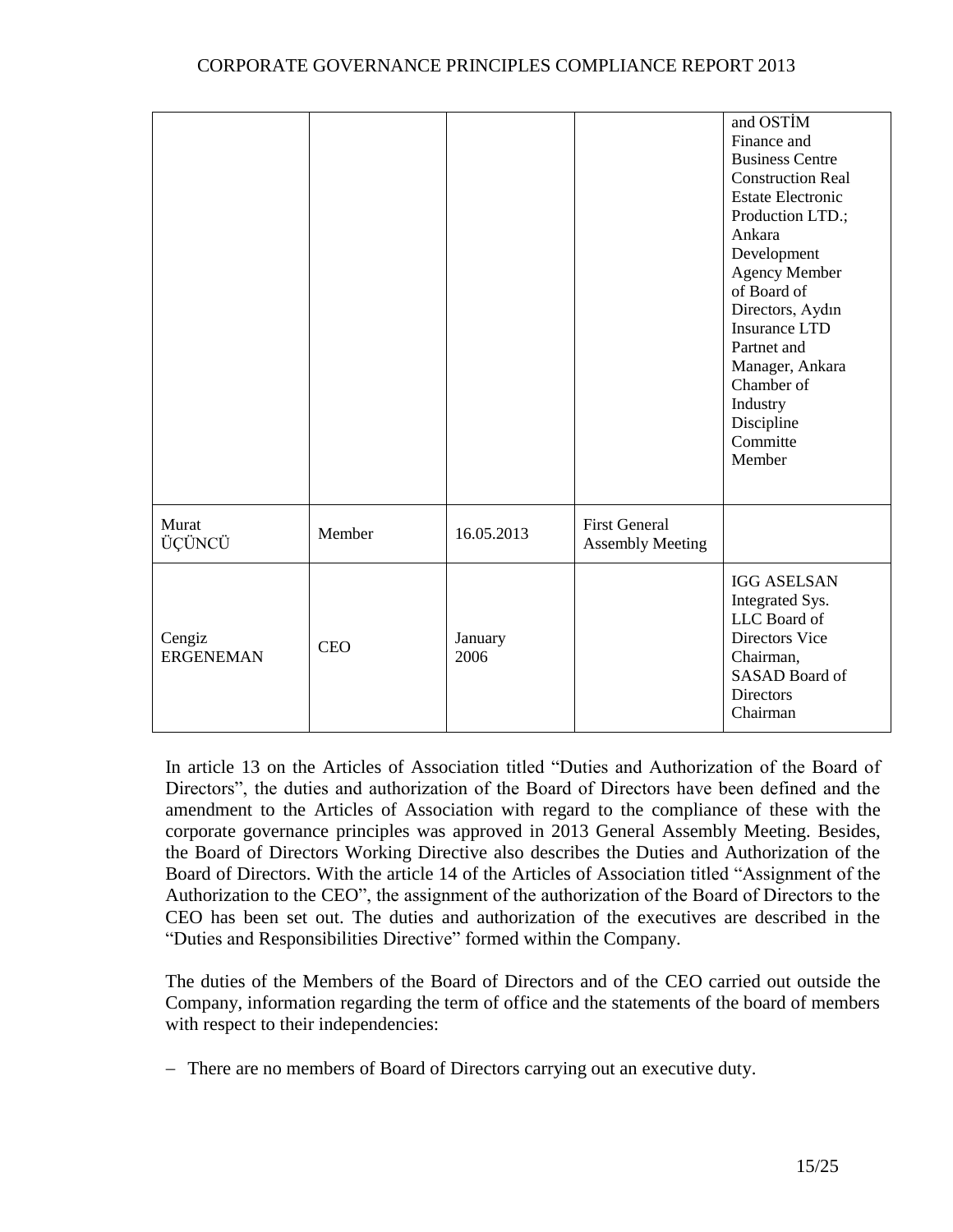- The statements of independence of the Independent Members of the Board of Directors have been provided at the end of the Compliance Report.
- The Members of the Board of Directors fulfill their duties without any interest or benefit and pursuant to the liabilities and authorizations undertaken by the Board of Directors and to the regulations of the Turkish Code of Commerce and Capital Markets Board.
- Members of the Board of Directors are liable not to enter into any commercial treatments directly or indirectly with the Company that coincides with the Company objectives, on their behalf or on behalf of others without the consent of the General Assembly.

### **16. Principles of Activity of Board of Directors**

Board of Directors carries out its duties and responsibilities determined with reference to Turkish Commercial Code, Capital Market Law and Articles of Association. In this context, the basis of duties and operations are indicated in details in ASELSAN Board of Directors Operation Directives.

The agenda of the Board of Directors meetings is formed with the proposals of the Members of the Board of Directors and the committees and the CEO, it is afterwards evaluated by the Board of Directors Chairman and finalized. The subjects emerged as urgent and which are considered worthwhile to discuss may be added to the agenda during the Board of Directors meeting.

As per article 10 of the Articles of Association, the Board of Directors assemble when required and at least once a month. The number of Board of Directors Meetings in 2013 was 41 (27 decision in 41 meeting are interim decisions). All of the Members of the Board of Directors attended 20 meetings.

The place, date, time and agenda of the next meeting is decided at the Board of Directors Meetings. Documents pertaining to the meeting agenda are sent to the members of Board of Directors at least 3 work days before the meeting by the General Management.

The Members of the Board of Directors attend the meetings and fulfill their duties as per their authorization and responsibilities. The members who do not attend the meetings inform their excuses.

There is a secretary available for informing and enabling the communication of the Members of the Board of Directors. Additionally, there is a reporter to carry out required tasks .

During recording the meeting resolutions to the Board of Directors Resolution Book, the Board of Directors Reporter acts as per the articles 64, 65 and 390 of Turkish Code of Commerce regulated with respect to the liability to keep books, the method of keeping books and the decisions of the Board of Directors, respectively.

According to this, the reporter enables, the date and number of the decision, names and surnames of the attendants and the non-attendants and the excuses of the non-attendants, if any,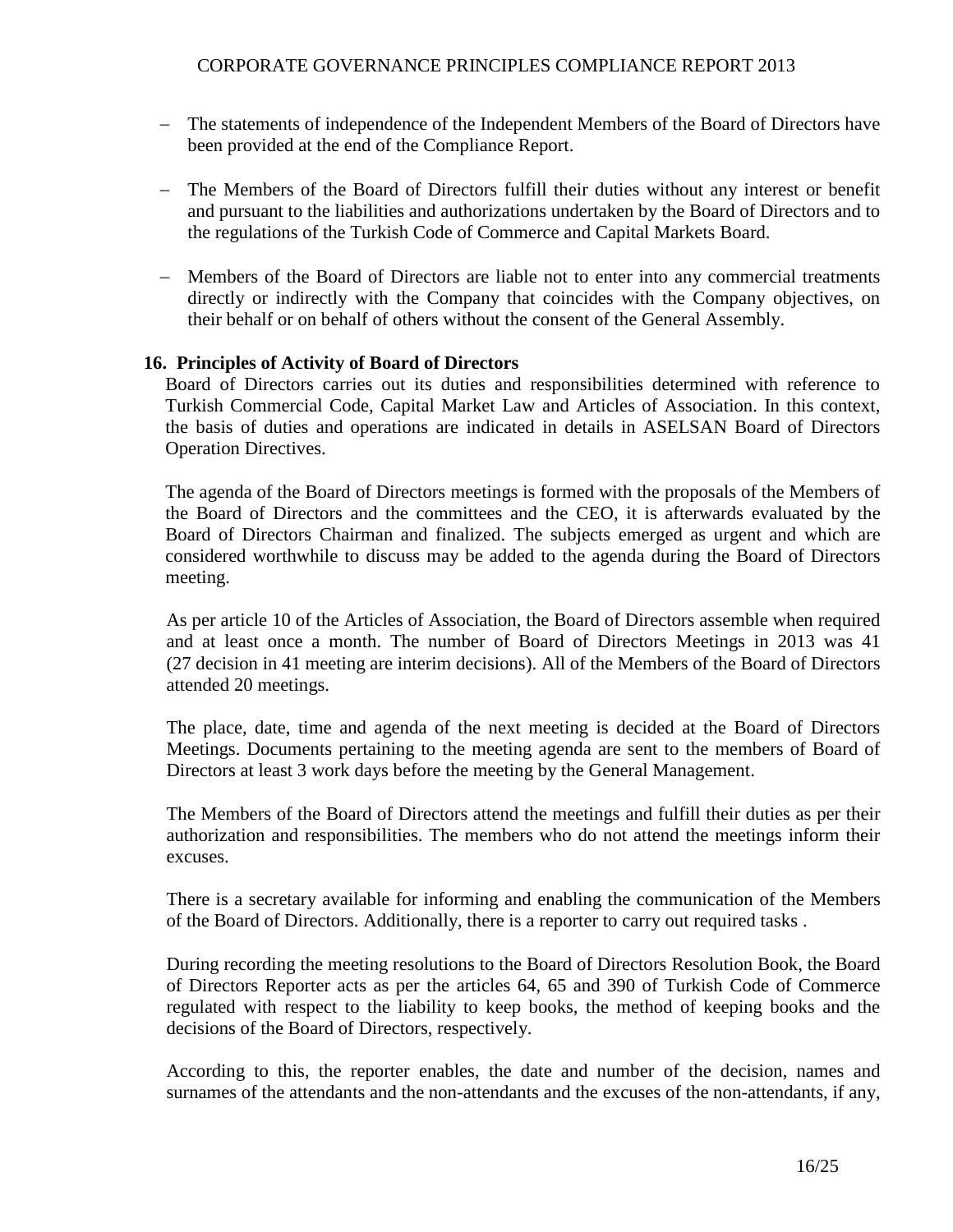the agenda of the meeting, proposals and negotiations, the decision, dissenting opinons, if any and the signatures of the attendants to be recorded in the book.

All members have one right to vote, including the chairman. If the numbers of votes are equal, the vote of the chairman does not change the result. Abstaining is not possible, either rejection or acceptation is voted. The vote of the abstaining member is considered as a rejecting vote. The member casting a reject vote states the ground for this in the meeting minutes and undersigns it. In scope of the article 11 of the Articles of Association titled "Quorum of Meeting and Decision Making", "The provisions of the Turkish Commercial Code, Capital Market Law, regulations of the Capital Markets Board in connection with corporate governance and other relevant legislation are taken into account with respect to the meetings and decision making quorums of the Board of Directors as well as with respect to any Board of Directors members assuming duties and positions outside the Company. Any action and resolutions taken by the board of Directors without complying with the Corporate Governance Principles, which are made obligatory as to be complied by the Capital Markets Board, are invalid and considered as in contrary to the "Articles of Association". There were no related party transactions or any other significant issue which had to be submitted to the approval of the general assembly since they were not approved by the Independent Members of the Board of Directors.

The signed decisions are made available to the follow up of the Members of the Board of Directors and Executive Committee Members in the electronic environment.

### **17. Number of Committees Formed in the Board of Directors with Their Structures and Independency**

As per the title "Committees Formed Within the Board of Directors" in the Notification Regarding Determination and Implementation of Corporate Governance Principles by the Capital Markets Board, our Company's Board of Directors, in the meeting dated 10.04.2012, formed an Audit Committee, Corporate Governance Committee and Early Detection and Management of Risk Committee and announced to the public. There are no Nomination and Remuneration Committees within the Board of Directors and the duties of these are carried out by the Corporate Governance Committee.

The directives of Audit Committee, Corporate Governance Committee and Early Detection and Management of Risk Committee are made available at the website of our Company. The Independent Members of the Board of Directors and four members of the Board of Directors have duties in more than one committee. This is because it is obligatory that all members of the Audit Committee and the chairman of the other committees should be Independent Members of the Board of Directors.

Boards of Directors have made the annual evaluation of the committees composed under its structure and the evaluation report is made available in 2013 Annual Report.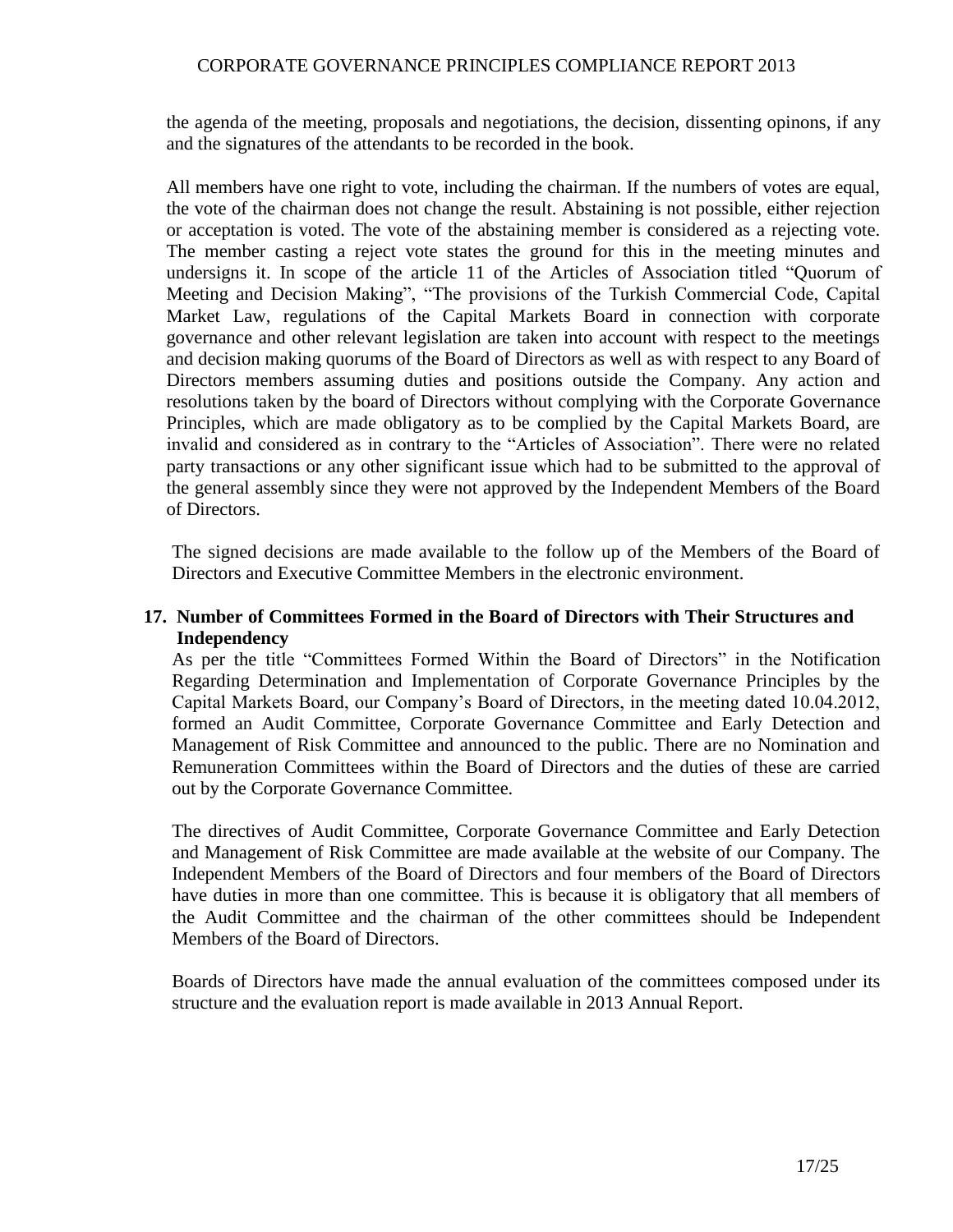### **AUDIT COMMITTEE**

Halil SARIASLAN Chairman / Independent Member of Board of Directors Lamia Zeynep ONAY Member / Independent Member of Board of Directors Cumhur Sait Şahin TULGA Member / Independent Member of Board of Directors

The main duties of the Audit Committee that were set out in the "ASELSAN Audit Committee Work Directives" regulating the working principles of Audit Committee are as follows:

- To enable the disclosure of the financial data of ASELSAN, to pursue the operation and efficiency of the accounting system, independent audit, internal audit and internal control system of the company,
- To assemble at least every 3 months, to share the meeting minutes with the Board of Directors.

Meetings were held on dates 05.03.2013, 16.05.2013, 22.08.2013 and 11.11.2013 with the participation of the relevant independent audit company regarding the financial statements by Audit Committee in 2013.

In order to strengthen the contact with the Presidency of Internal Audit and Assessment Board (IAAB), Audit Committee–IAAB coordination meetings were held four times on dates 27.02.2013, 15.05.2013, 17.09.2013 and 12.12.2013. Audit Committee was informed about the IAAB activities in these meetings.

The Committee was active in two main topics in 2013:

### **i. Independent Audit Studies and Activities Regarding the Audited Financial Statements:**

"Communique on Financial Reporting in Capital Markets" Serial: II, 14.1 regulated the preparation of financial reports and their basis, principles of presentation to the relavant parties. December 2013 and March 2013 financials were prepared in accordance with the communiqué numbered Serial: XI, No:29 while June 2013 and September 2013 financials and annual report was prepared according to the communiqué numbered Serial: II, 14,1, and submitted to Board of Directors by Audit Committee and presented to the public via Public Disclosure Platform.

As a result of the evaluation of independent audit firm for 2014, the decision making of DRT Bağımsız Denetim ve Serbest Muhasebeci Mali Müşavirlik A.Ş. to give the service was handled by Procurement Department and the purchasing decision was submitted for approval on Board of Directors meeting in 2014 January to be discussed in 31 March 2014 General Assembly Meeting.

#### **ii. Internal Audit and Assessment Committee Activities:**

Within the scope of the internal audit activities of the Company, the relations between the Presidency of Internal Audit and Assessment Board (IAAB) and the Board of Directors have been carried out through Audit Committee. A direct and continuous contact between Audit Committee and IAAB is present.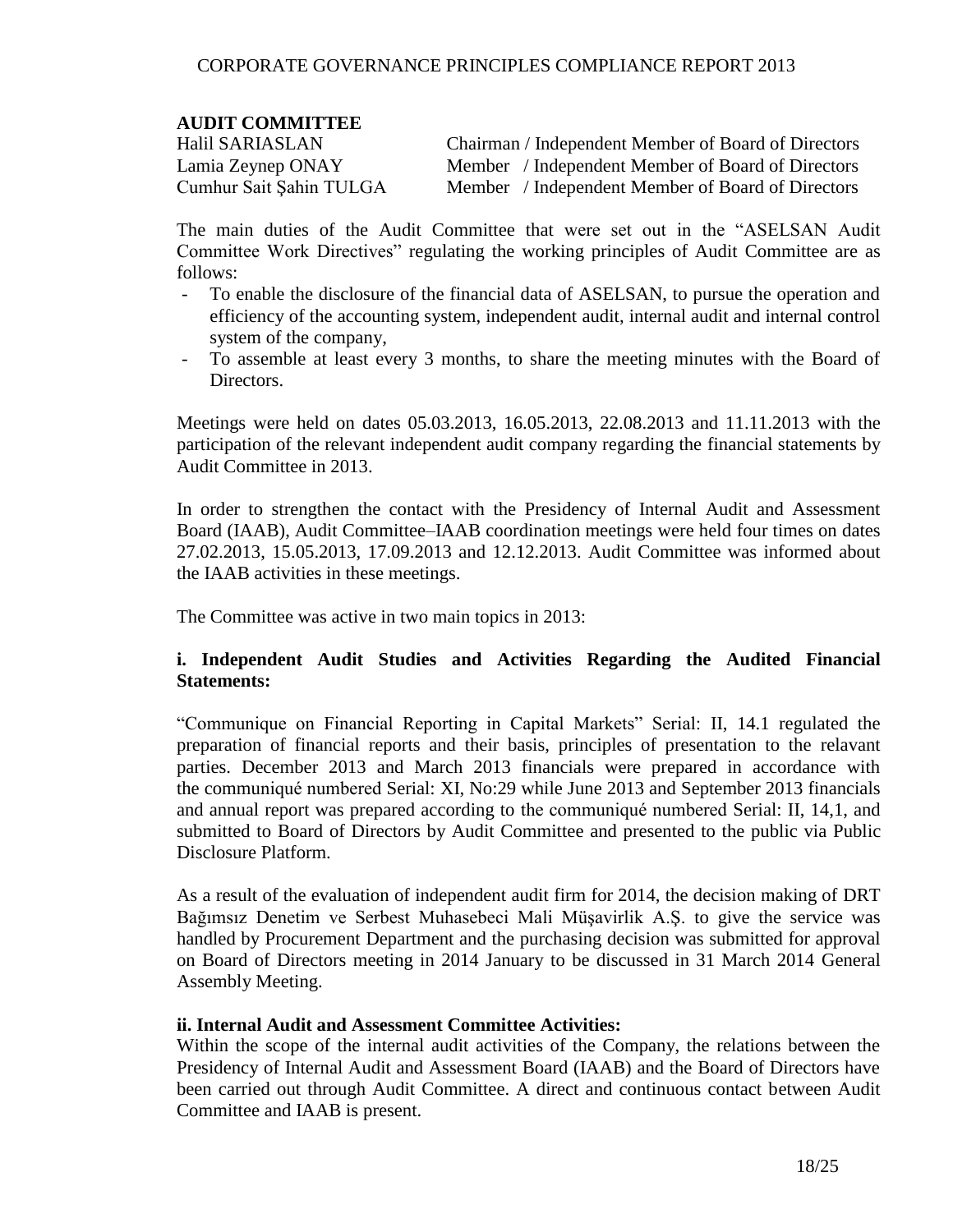### **CORPORATE GOVERNANCE COMMITTEE**

| Committe Members (2013 January - May)                 |
|-------------------------------------------------------|
| Chairman/Independent Member of the Board of Directors |
| Member/Member of the Board of Directors               |
| Member/Member of the Board of Directors               |
| Member/Member of the Board of Directors               |
| Member/Member of the Board of Directors               |
|                                                       |

Committe Members (2013 May - December) Cumhur Sait Şahin TULGA Chairman/Independent Member of the Board of Directors Erhan AKPORAY Member/Vice Chairman of the Board of Directors Hasan CANPOLAT Member/Member of the Board of Directors Orhan AYDIN Member/Member of the Board of Directors Mustafa Murat ŞEKER Member/Member of the Board of Directors Murat ÜÇÜNCÜ Member/Member of the Board of Directors

The main duties of the Corporate Governance Committee were set out in the "ASELSAN Corporate Governance Committee Work Directives" as follows:

- To carry out studies for the implementation of Corporate Governance Principles in the Company,
- To observe whether the Corporate Governance Principles have been implemented or not and if not implemented to determine the grounds for this and the conflicts of interest arising due to not complying with these principles and to make proposals for improving the status,
- To monitor the studies of the Investor Relations Department,
- Corporate Governance Committee assembles every 3 months and in every situation when necessary. The meeting minutes are submitted to the Board of Directors.

The Corporate Governance Committee assembled four times within the activity year 2013 on dates 29.01.2013, 05.05.2013, 22.08.2013 and 28.11.2013. The meeting minutes of the Committee may be reached on our website. The committee was active in three respective tasks in 2013:

### **i. Operations of Investor Relation Department:**

Until December 2013, the responsibilities and duties of investor relations were carried out by Investor Relations and SubsidiariesDepartment under Treasury and Fund Department; since December 1<sup>st</sup> of 2013, Investor Relations has been structured as a seperate Department. The representative of this department have attended the meetings of corporate governance committee and informed the committee on the operations periodically.

The duty of monitoring the operations of Investor Relations Department was given to Corporate Governance Committee with reference to the Communique. The applications for amendment in Articles of Association, organization of General Assembly meeting for 2013, concluding the record of physical stakes and payments made to Central Registry Agency, material events disclosure with reference to Capital Markets Board declarations, analyst and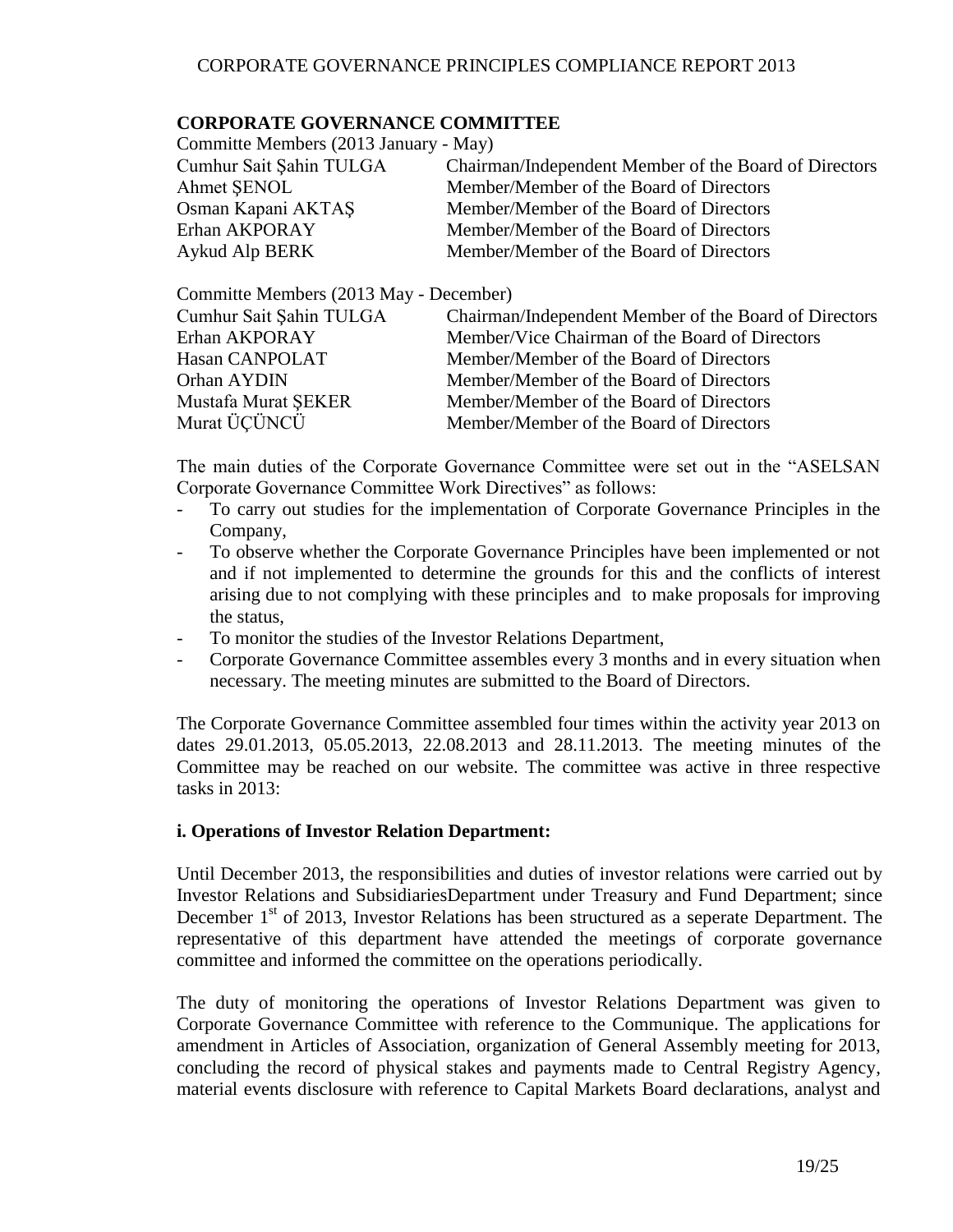investors meetings and the update of "Investor Relations" section of our website performed by Investor Relations in 2013 were reviewed.

### **ii. Corporate Governance Rating:**

The evaluation of corporate governance rating performed by SAHA Corporate Governance and Ranking Services LTD on 13.12.2012 were concluded during the last quarter of 2013. According to the review, the score of 13.12.2013 8,77 out of 10 was revised as 9,07 out of 10. The scores are respectively as follows; for shareholders 80,90, for Public Disclosure and Transparency 99,19, for Stakeholders 94,85 and for Board of Directors, 89,87 out of 100. In this context, our share remained in the same index since 14.12.2012. The report can be accessed on our website.

### **iii. Election of Independent Board Members**

As given by Corporate Governance Principles, the responsibility of evaluating and reporting the nominations and their independency status is given to the Nomination Committee, in companies where this committee is not formed because of the structure of the Board of Directors, the responsibility is given to Corporate Governance Committee. Within this context, the evaluation of nominations which were made until the end of February 2013 was carried on by the Committee and the resulting nominee list was presented at the Board of Directors meeting on 05.03.2013. The list was proposed to shareholders' voting on General Assembly Meeting on 29.03.2013 and as a result Cumhur Sait Şahin TULGA, Lamia Zeynep ONAY and Halil SARIASLAN were elected as independent members to serve for 1 year.

### **EARLY DETECTION AND MANAGEMENT OF RISK COMMITTEE**

"Early Detection and Management of Risk Committee", which was established with the resolution of ASELSAN Board of Directors on 10.04.2012, 720/1 executes its operations within the framework of regulation ASY-01-066.

The member number of the committee which was working with 3 Board of Directors members and 2 consultant members until May 2013, was increased to 6 with 767/1.c numbered ASELSAN Board of Directors resolution. The members are listed below:

| Committee Members (2013 January - May)  |                                                         |
|-----------------------------------------|---------------------------------------------------------|
|                                         |                                                         |
| Lamia Zeynep ONAY                       | Chairman / Independent Member of the Board of Directors |
| <b>Birol ERDEM</b>                      | Member / Board of Directors Vice Chairman               |
| Erhan AKPORAY                           | Member / Member of the Board of Directors               |
| Committee Members (2013 May - December) |                                                         |
| Lamia Zeynep ONAY                       | Chairman / Independent Member of the Board of Directors |
| Erhan AKPORAY                           | Member / Member of the Board of Directors               |

| Hasan CANPOLAT      | Member / Member of the Board of Directors |
|---------------------|-------------------------------------------|
| Murat ÜÇÜNCÜ        | Member / Member of the Board of Directors |
| Mustafa Murat SEKER | Member / Member of the Board of Directors |
| Orhan AYDIN         | Member / Member of the Board of Directors |

In order to support the Corporate Risk Governance System development operated by the committee, Chief Financial Officer and Strategic Management Director were involved in the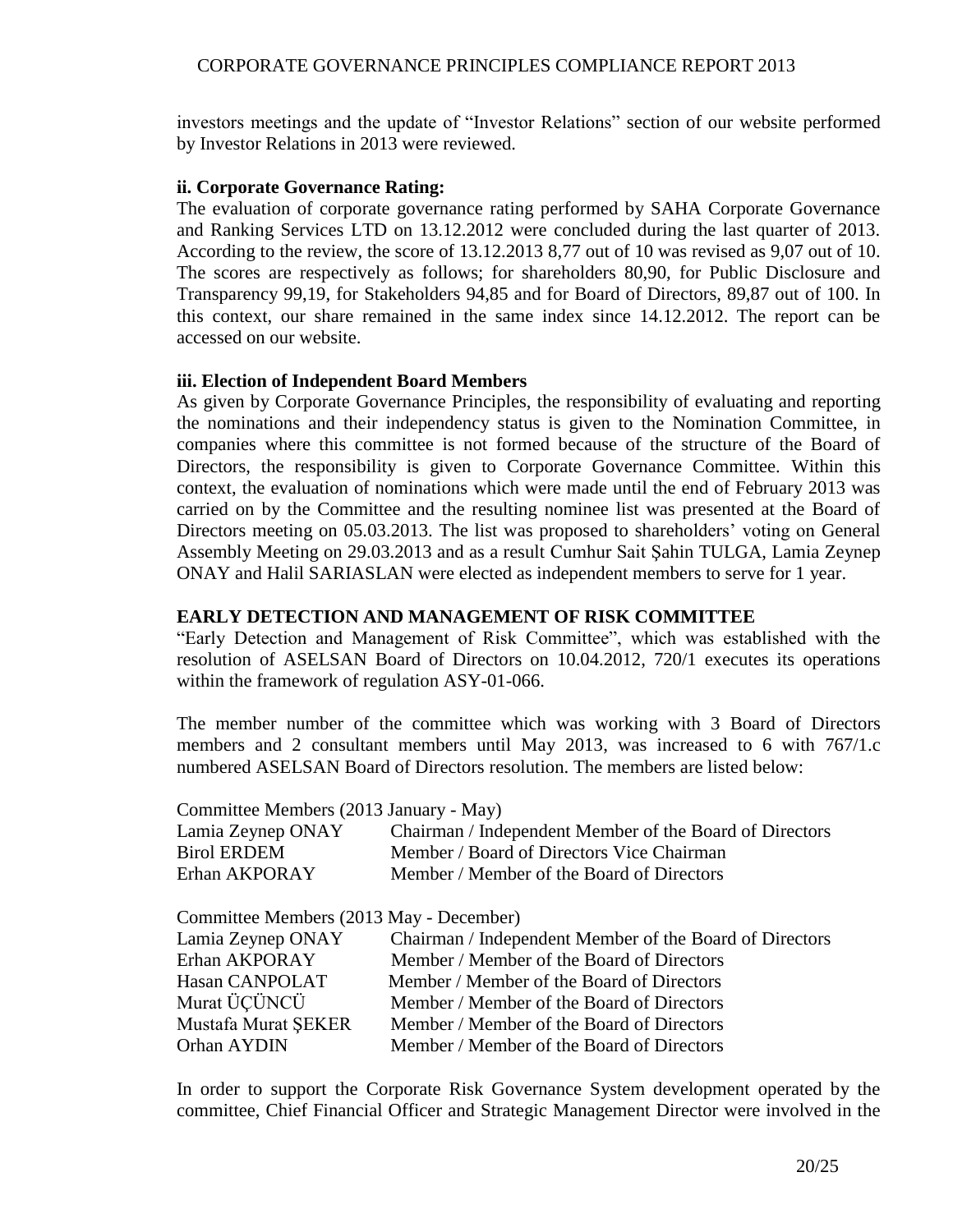committee as consultants. In addition, the secretary duties are operated by Strategic Management Directorate.

The committee continues its studies in determining the risks which may prevent ASELSAN from reaching its goals; governing these risks in accordance with the company's risk handling profile, its reporting; consideration through decision mechanisms and establishment of internal control. In this respect, in 2013, the committee held 8 meetings on 10.01.2013, 24.01.2013 20.03.2014, 18.04.2013, 12.06.2013, 30.07.2013, 24.10.2013 and 25.12.2013. Committee's works are summarized below.

**i.** "ASELSAN Risk Map" and "ASELSAN Risk Inventory Report" were completed in January 2013 and submitted to Board of Directors' information.

**ii.** "2012 Evaluation Report" was prepared and submitted to Board of Directors on February 2013.

**iii.** As a result of legal obligations, the risks to be placed in the annual report were indicated and the evaluations of risks were placed in "ASELSAN Annual Report".

**iv.** "Corporate Risk Evaluation Report" was completed and has been submitted to Board of Directors with a 2 months period since April 2013. Within the context of the operations followed with the report;

- Important risks beared by ASELSAN were identified and risk classification, explanation, rating, strategy, owner, present operations and relevant indicators were included in the report.
- In order to follow the risk developments, for adoptable risks, the utilization of indicators was embraced. In this respect, relevant indicators were evaluated, alternative indicators were investigated and necessary indicators were selected with detailed explanations. The surveillance of risks began with the determination of responsible people about relevant data.
- Warning benchmarks for risk indicators were determined and it was targeted to draw the attention of Board of Directors to the risks which go beyond the benchmark at the end of the report.
- In the meetings held by the committee, present developments regarding the risks began to be evaluated. In order to increase the operation of Corporate Risk Governance System and reducing present risks to minimum, Committee suggestions and proposals are shared with related departments.

### **18. Risk Management and Internal Audit Mechanism**

Internal audit operations and corporate governance are facilitated via risk management and development of efficiency of internal audit procedures.

The most important role of internal audit operations is assuring the Audit Committee and Board of Directors that the risks are being managed effectively. Annual audit plan and work programs are prepared on a risk basis and audit results are reported periodically to Audit Committee. Harmonization with legal and firm regulations, the status of application of ethical principles and risk riddling off is evaluated by internal audit department.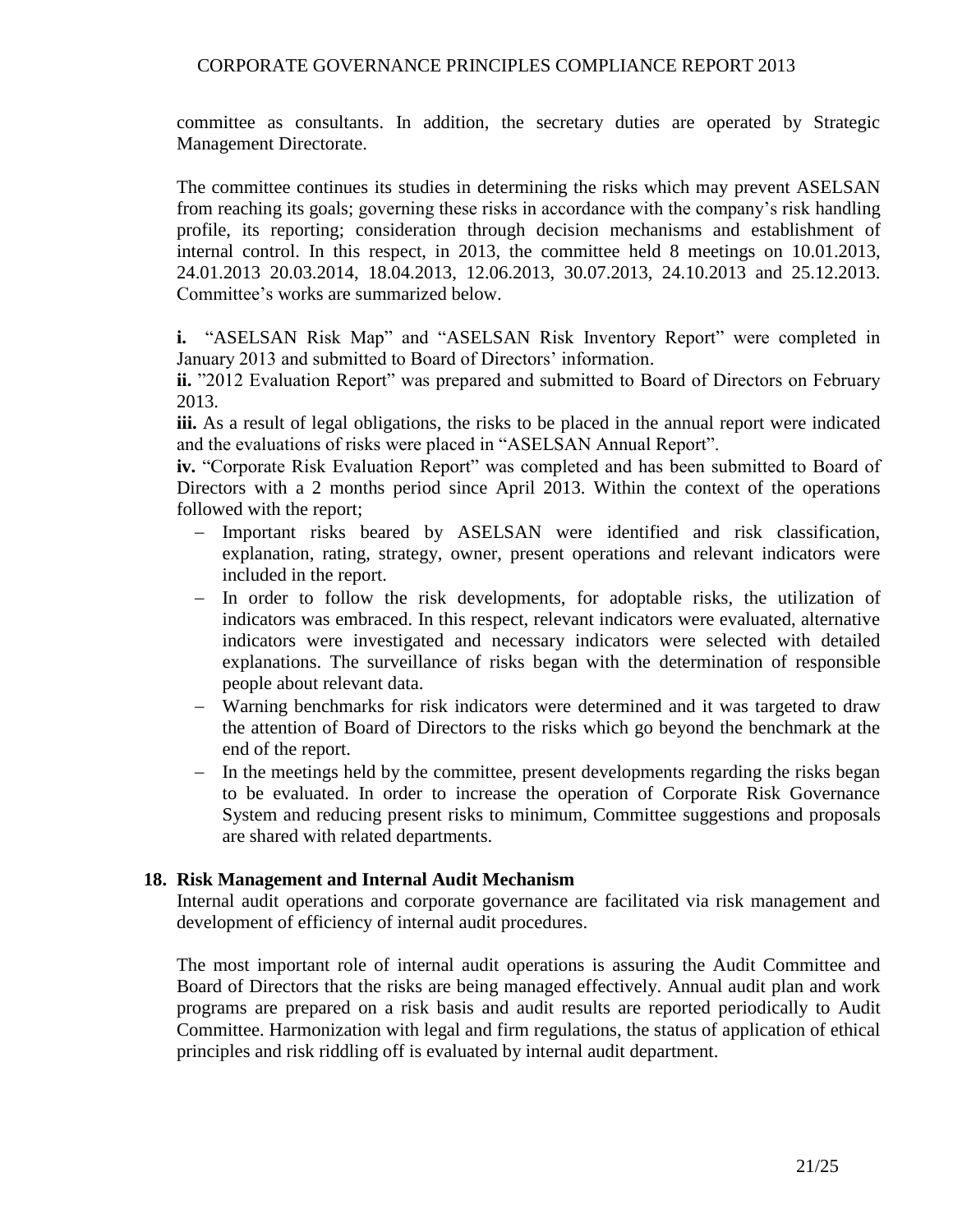#### **19. Strategic Objectives of the Company**

The Board of Directors is the top level body to make strategic decisions and to execute and represent. As per the Articles of Association of the Company, the Board of Directors is responsible to determine the strategic plans and control their implementations.

Strategic governance process is a part of Corporate Governance and is managed by Strategic Governance Committee formed by the members of Board of Directors and Strategic Management Director. Reaching ASELSAN's long term goals and sustaining success can be achieved through environment friendly strategies.

ASELSAN's vision is to become one of the biggest 50 defence industry companies. In this respect, perspective plans looking beyond 10 years, 5 year plans updated every year and 3 year budget plans are prepared. With this methodology, short and middle term targets are specified by considering long term goals. The operations to be carried out for these targets are executed by Company Divisions and performance evaluations are made based on Balanced Scorecard.

#### **20. Financial Rights**

Monthly remunerations provided to our Members of the Board of Directors are determined by the General Assembly and no other benefits are granted apart from the monthly remuneration. Pursuant to the resolution taken at the 38th Ordinary General Assembly held on 29.03.2013, the Members of the Board of Directors are paid TL 2.200 per month. As for the determination of the financial rights of the board members, no reward system is applied to reflect the Company performance and which is based on the performance of the Members of the Board of Directors.

No Member of the Board of Directors or executives has been provided with loans or credits by our Company.

The remuneration principles for the Board of Directors and the Senior Managers of the Company have been formed and the shareholders were provided with this information at the Ordinary General Assembly Meeting held in 2012 and it was announced to the public through our website. As an obligation of the Corporate Governance Communique numbered II-17.1 published in 2014, the remuneration policy was reviewed and it will be submitted to the information of shareholders during General Assembly Meeting of 2014 where 2013 operations will be discussed.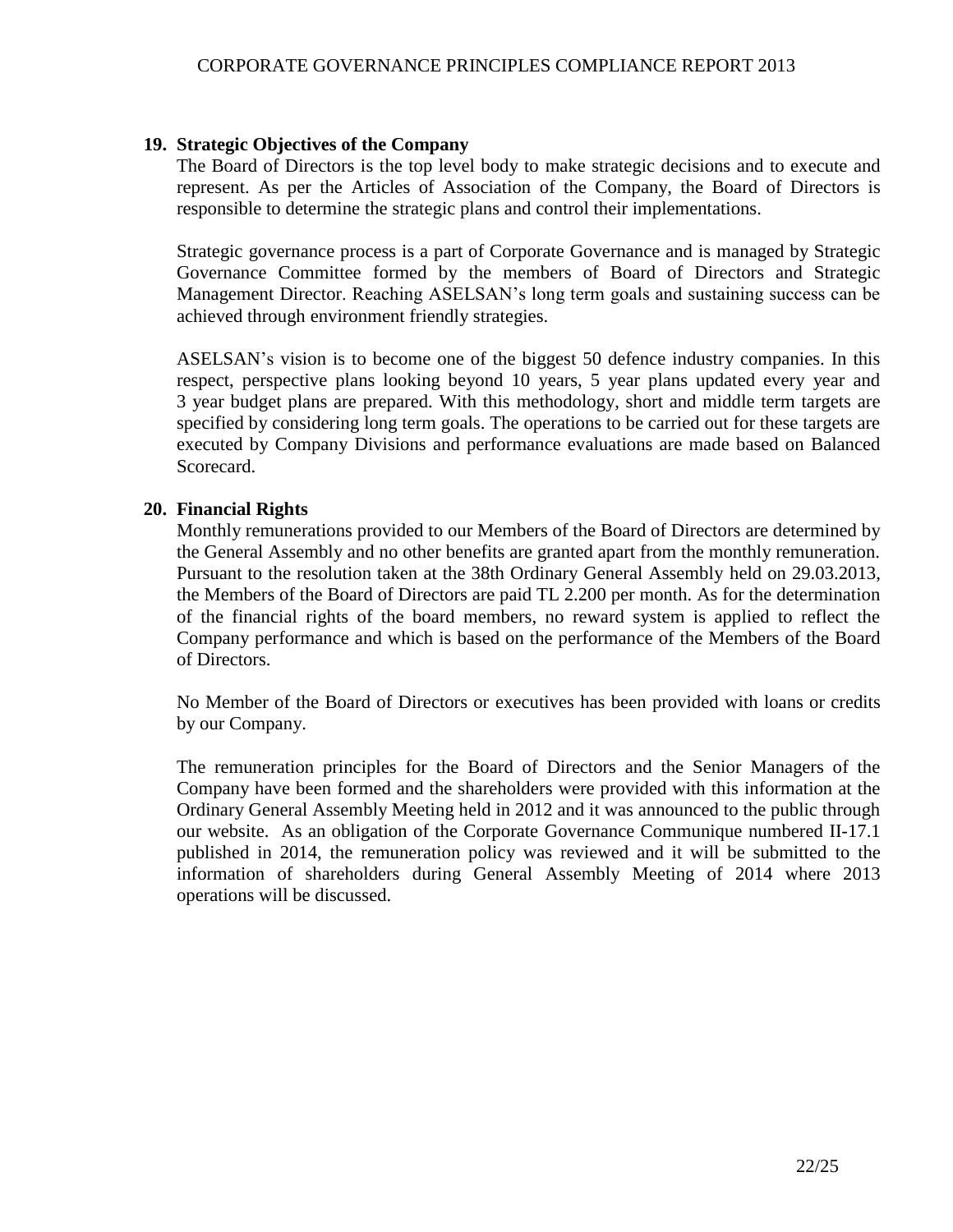#### **Statement of Independence**

To the Board of Directors of ASELSAN Elektronik Sanayi ve Ticaret A.Ş.;

I hereby agree, represent and undertake that I comply with the regulations of the Capital Market Board related to Independence Board Membership and with the criteria determined for Independence Board Membership within the scope of Corporate Governance Principles.

I hereby submit this to the knowledge of the Board of Directors, shareholders and all relevant parties.

Sincerely yours,

Prof. Dr. Halil SARIASLAN

Halililan

27.02.2013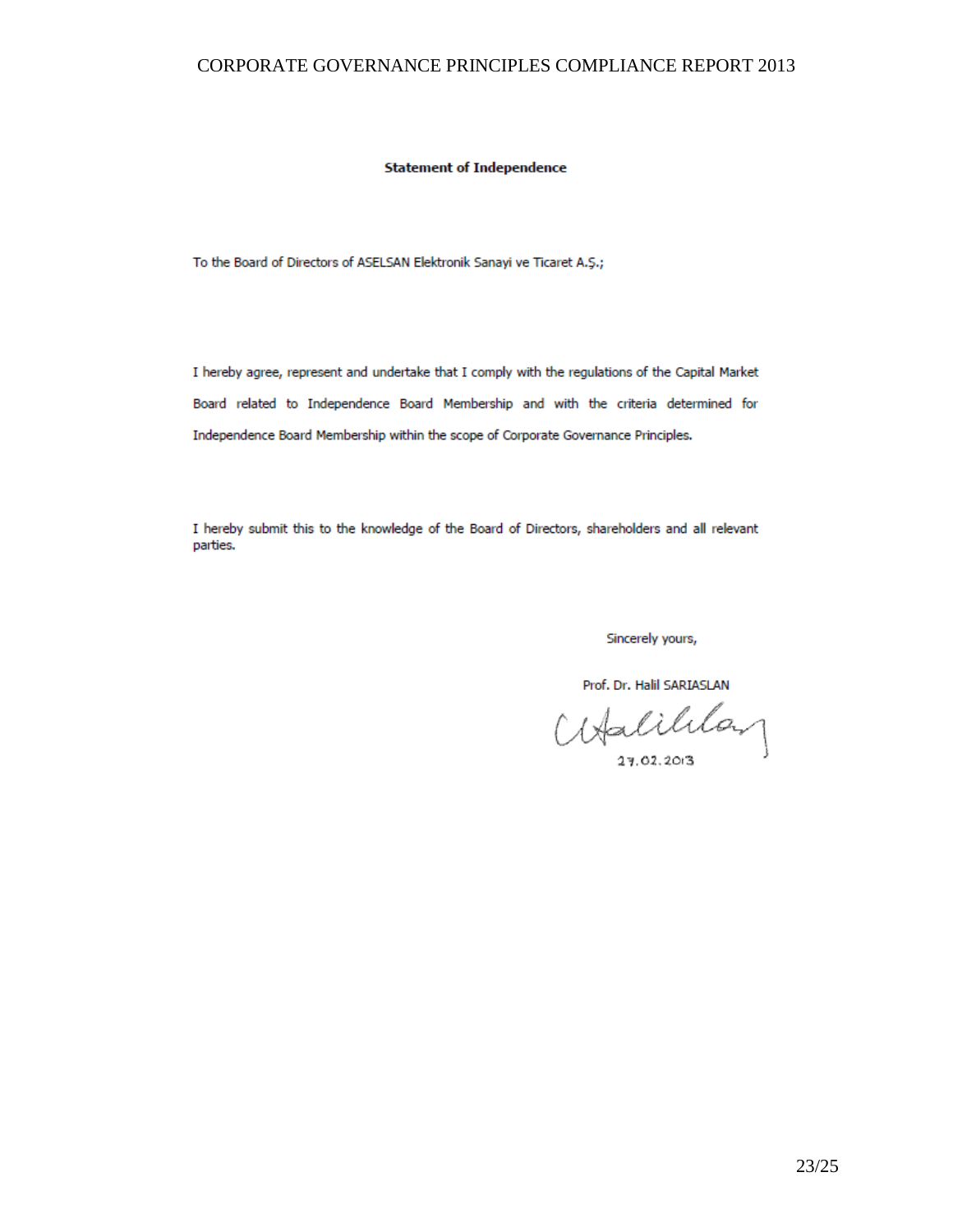**Statement of Independence** 

To the Board of Directors of ASELSAN Elektronik Sanayi ve Ticaret A.Ş.;

I hereby agree, represent and undertake that I comply with the regulations of the Capital Market Board related to Independence Board Membership and with the criteria determined for Independence Board Membership within the scope of Corporate Governance Principles.

I hereby submit this to the knowledge of the Board of Directors, shareholders and all relevant parties.

Sincerely yours,

Assoc. Prof. Dr. Lamia Zeynep ONAY

Judith Owen

27.02.2013